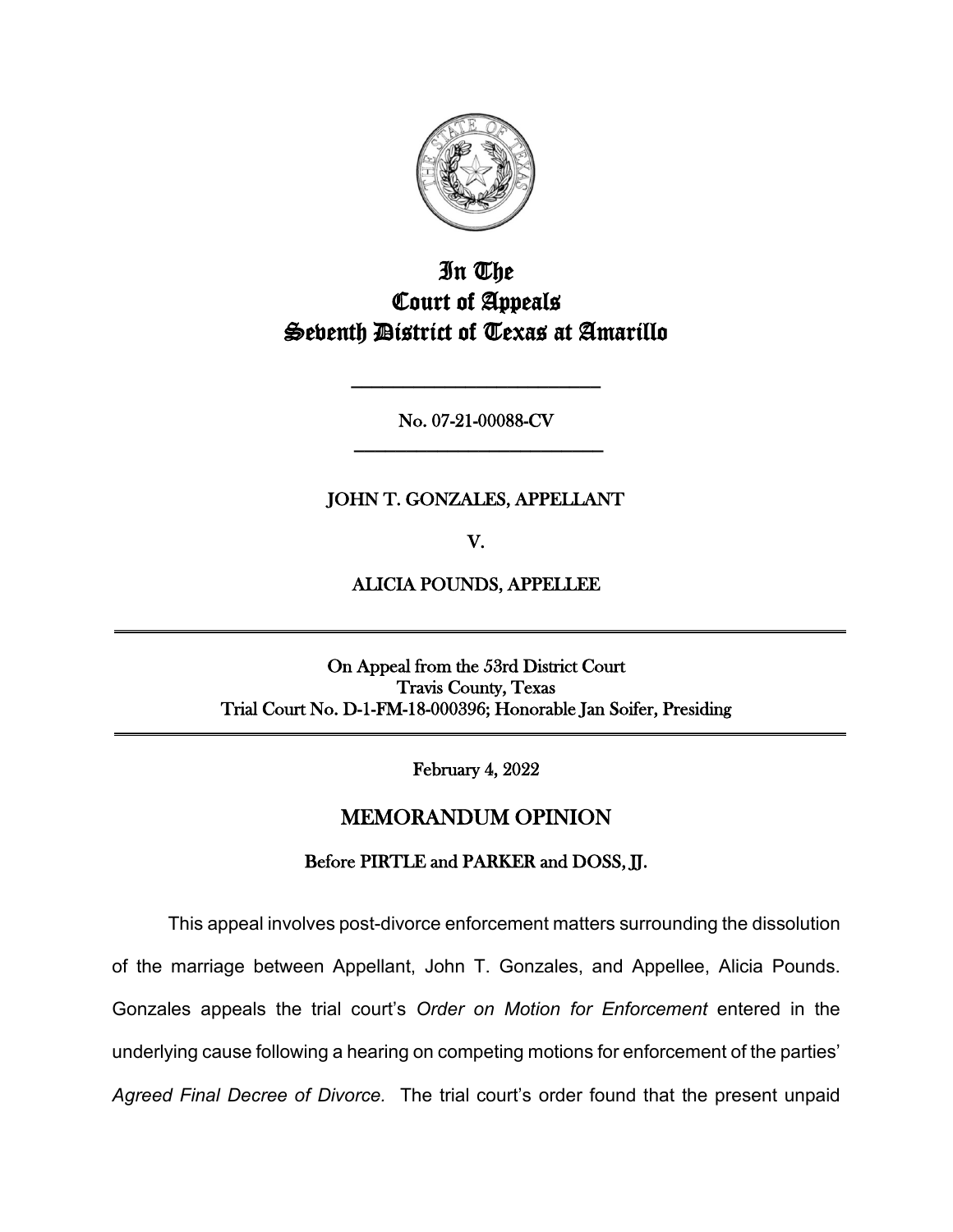balance of an "equalization judgment" owed by Pounds to Gonzales under the terms of the original decree was \$200,285.28; however, the trial court ordered that the unpaid balance be reduced or offset by (1) \$86,237.56 for Gonzales's one-half of the parties' 2017 tax liability, (2) \$30,572.00 for the penalties and interest accrued on the parties' 2017 federal taxes paid, (3) \$14,220.00 for attorney's fees paid by Pounds to Walters Gilbreath, PLLC, (4) \$17,590.00 for attorney's fees paid by Pounds for Five Stone Tax Advisers, and (5) \$3,818.25 for Gonzales's one-half of the fees paid to John Knox for preparation of the parties' 2017 joint federal tax return. Via this appeal, Gonzales challenges the trial court's order through eight issues.<sup>[1](#page-1-0)</sup> We will affirm in part and reverse and remand in part.

#### **BACKGROUND**

Gonzales filed for divorce on January 22, 2018, and an *Agreed Final Decree of Divorce* was subsequently entered on March 7, 2019. The decree made provisions for the conservatorship and support of three minor children and the division of the community estate of the parties. Pursuant to that decree, Pounds was awarded a business; however, she was required to pay Gonzales for his community interest in that business. To that end, Gonzales was granted an "equalization judgment" in the amount of \$770,000, secured by Pounds's primary residence and certain other rental properties awarded to her by the decree. Pounds was also required to pay the equalization judgment in monthly installments of \$23,333, with a three percent interest rate beginning February 1, 2019.

<span id="page-1-0"></span><sup>1</sup> Originally appealed to the Third Court of Appeals, sitting in Austin, this appeal was transferred to this court by the Texas Supreme Court pursuant to its docket equalization efforts. TEX. GOV'T CODE ANN. § 73.001 (West 2013). Should a conflict exist between precedent of the Third Court of Appeals and this court on any relevant issue, this appeal will be decided in accordance with the precedent of the transferor court. TEX. R. APP. P. 41.3.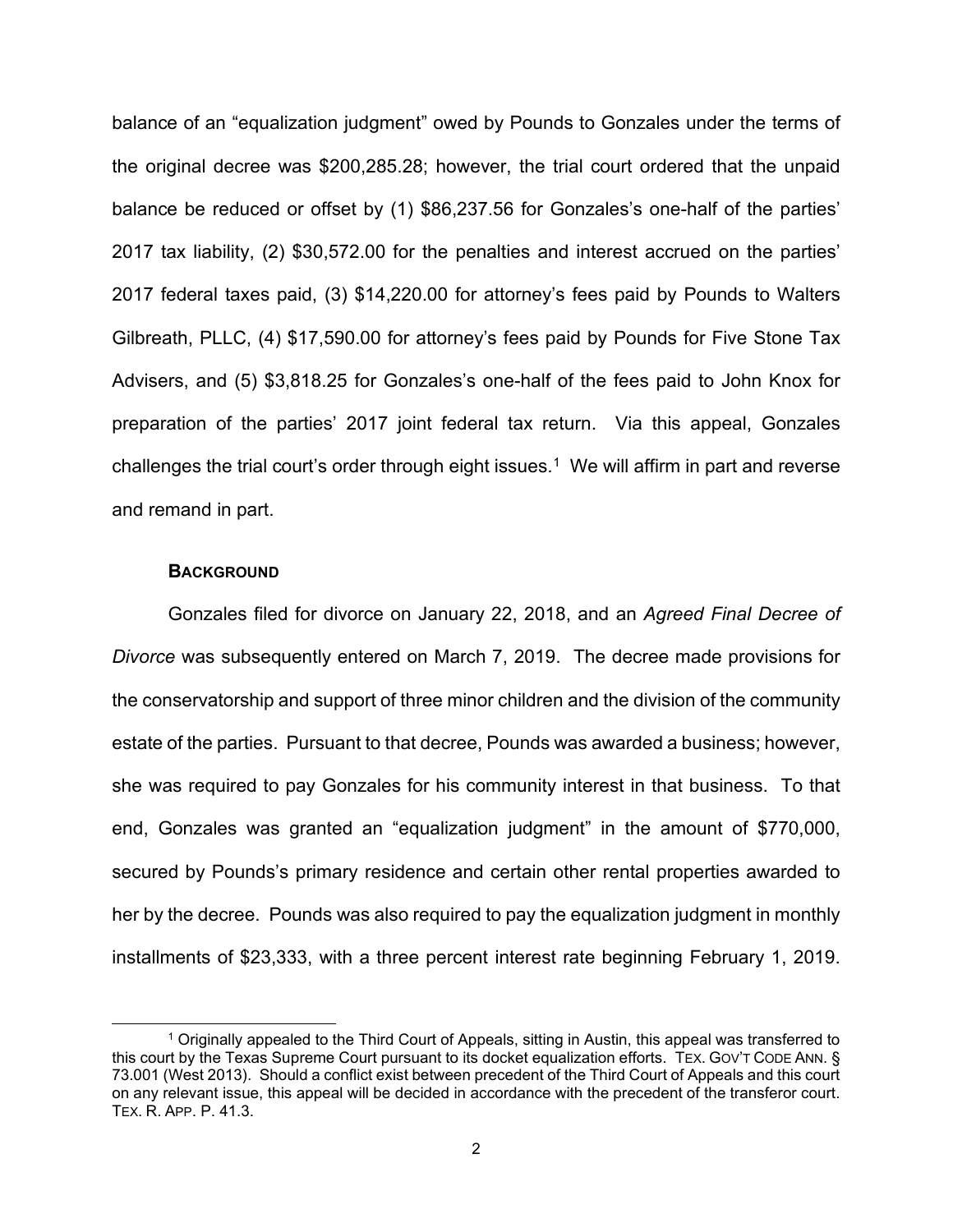Pounds paid those installments to Gonzales until March 2020. Pounds defaulted on the payments and an acceleration clause in the periodic payment agreement contained in the decree was triggered, causing the full amount of the judgment to become immediately due and payable. [2](#page-2-0)

Per the parties' agreement, an accountant, John Knox, was to prepare the parties' tax returns. Knox prepared for the parties both their corporate and individual returns. At issue here is the 2017 federal joint tax return, the last joint tax return due for income earned prior to the divorce. The parties incurred a tax liability of approximately \$199,000 for that tax year. The *Decree* set forth that Pounds was to pay an initial \$60,000, plus penalties and interest "arising solely out of the failure to previously make the \$60,000 payment to the Internal Revenue Service." The parties were then to each pay one-half of the remaining tax liability, plus any penalties and interest. Knox prepared the 2017 tax return on June 10, 2019. Pounds immediately provided her consent to Knox to file the return. However, Gonzales did not. Due to his expertise as a tax consultant, Gonzales requested certain documents to review before consenting to the filing of their return. Evidence presented at trial showed he received those documents in the summer of 2020[3](#page-2-1) and within a week, he informed Knox and Pounds that he found additional medical expenses of \$6,000 and \$111,962 in standard deductions, giving the parties a tax credit

<span id="page-2-0"></span> $2$  Gonzales testified he attempted foreclosure proceedings but was unable to do so due to COVID-19 restrictions. He told the court he had incurred over \$10,000 in attorney's fees as part of that process.

<span id="page-2-1"></span> $3$  The parties disagree as to which of them caused the delay. Pounds contends Gonzales refused to respond to inquiries regarding his consent to file the 2017 tax return, but Gonzales contends he could not access or obtain the documents he requested from Pounds for well over a year. After hearing evidence, the trial court determined it was Gonzales's inaction that caused the delay.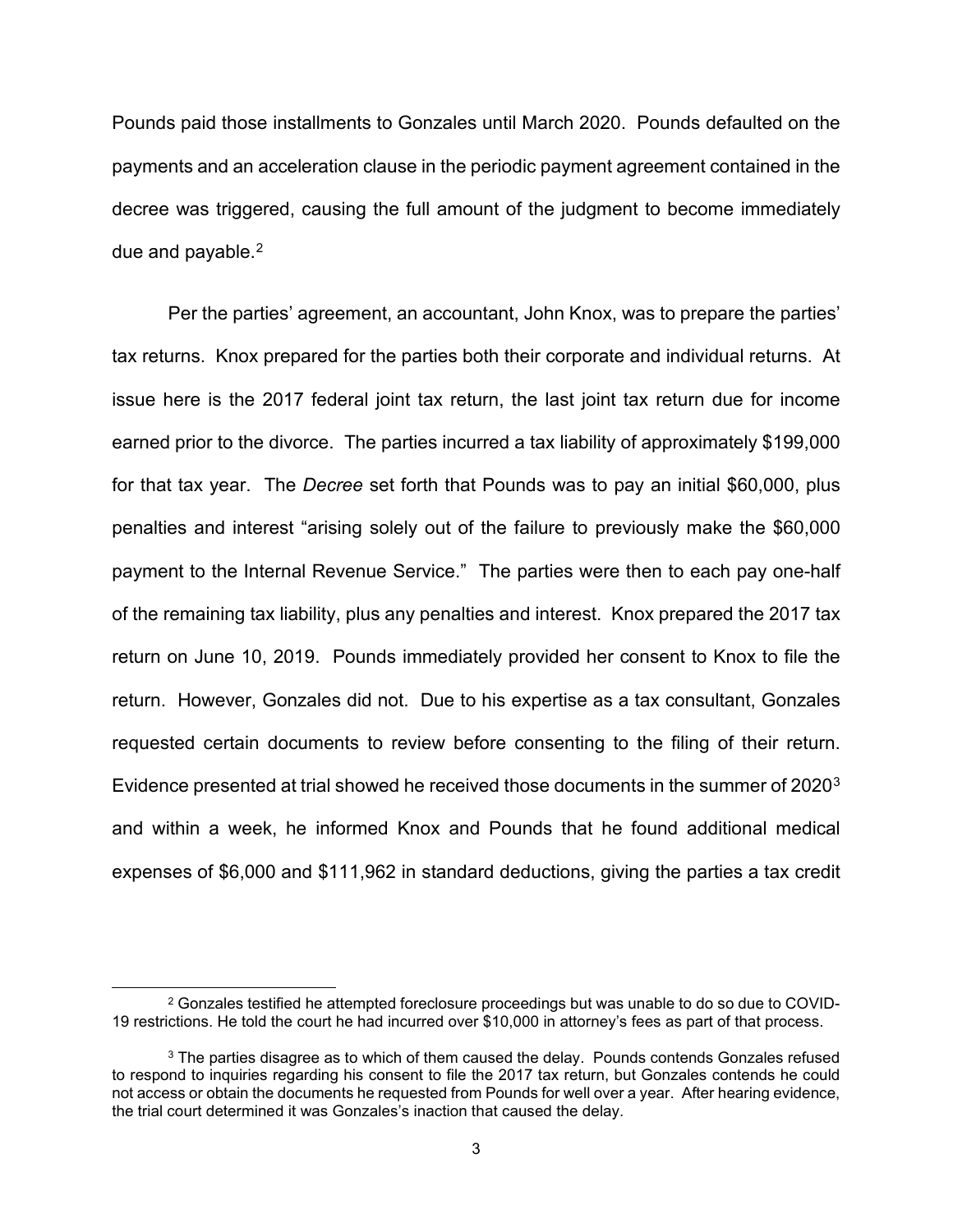of approximately \$58,250. Gonzales finally provided consent to file the 2017 tax return the day before the hearing in this matter.

Pounds testified that she defaulted on the payments to Gonzales in March 2020 because without the 2017 tax return she could not refinance her properties and thus had to choose whether to meet her payroll obligations for the business or to pay Gonzales. She admitted that at one point, she told Gonzales she was diverting the monthly payments due to him to the IRS but later acknowledged that was untrue.

To secure payment of the \$770,000 equalization judgment, an owelty lien<sup>[4](#page-3-0)</sup> was placed on the real property that was awarded to Pounds in the division of assets. At Pounds's request, the trial court also ordered that any money from the sale of that real property be placed in a trust account. Pounds sold her primary residence in August 2020 and the proceeds from that sale were placed in that trust account. Thereafter, the parties filed competing motions for enforcement of the *Agreed Final Decree of Divorce* and disposition of the money in that trust was delayed until such time as the trial could determine whether Pounds was entitled to any offsets.

The trial court held a hearing on the parties' motions in October 2020.<sup>5</sup> Through that hearing, Pounds sought to offset the judgment owed to Gonzales by one-half of the

<span id="page-3-0"></span><sup>4</sup> An owelty is the difference in value that results when a court divides real property into shares of unequal value in partition proceedings. *McNally v. McNally*, No. 02-18-00142-CV, 2020 Tex. App. LEXIS 7211, at \*17-18 (Tex. App.—Fort Worth Sept. 3, 2020, pet. denied) (mem. op.) (citation omitted). The court may then order an owelty payment to equalize the shares' value and impose a lien on the greater share in favor of the recipient of the lesser share to secure the owelty payment. *Id.* (citation omitted). "Application of the doctrine of owelty is limited to those cases in which partition in kind is adjudged." *Id.* (citing *Rodriguez v. Rivas*, 573 S.W.3d 447, 453 (Tex. App.—Amarillo 2019, no pet.); *Travelers Ins. Co. v. Nauert*, 200 S.W.2d 661, 665 (Tex. App.—El Paso 1941, no writ) ("In case there be a partition in kind, owelty may be adjudged to achieve a fair and equitable partition.")).

<span id="page-3-1"></span><sup>5</sup> The hearing was held via Zoom in accordance with COVID-19 protocols.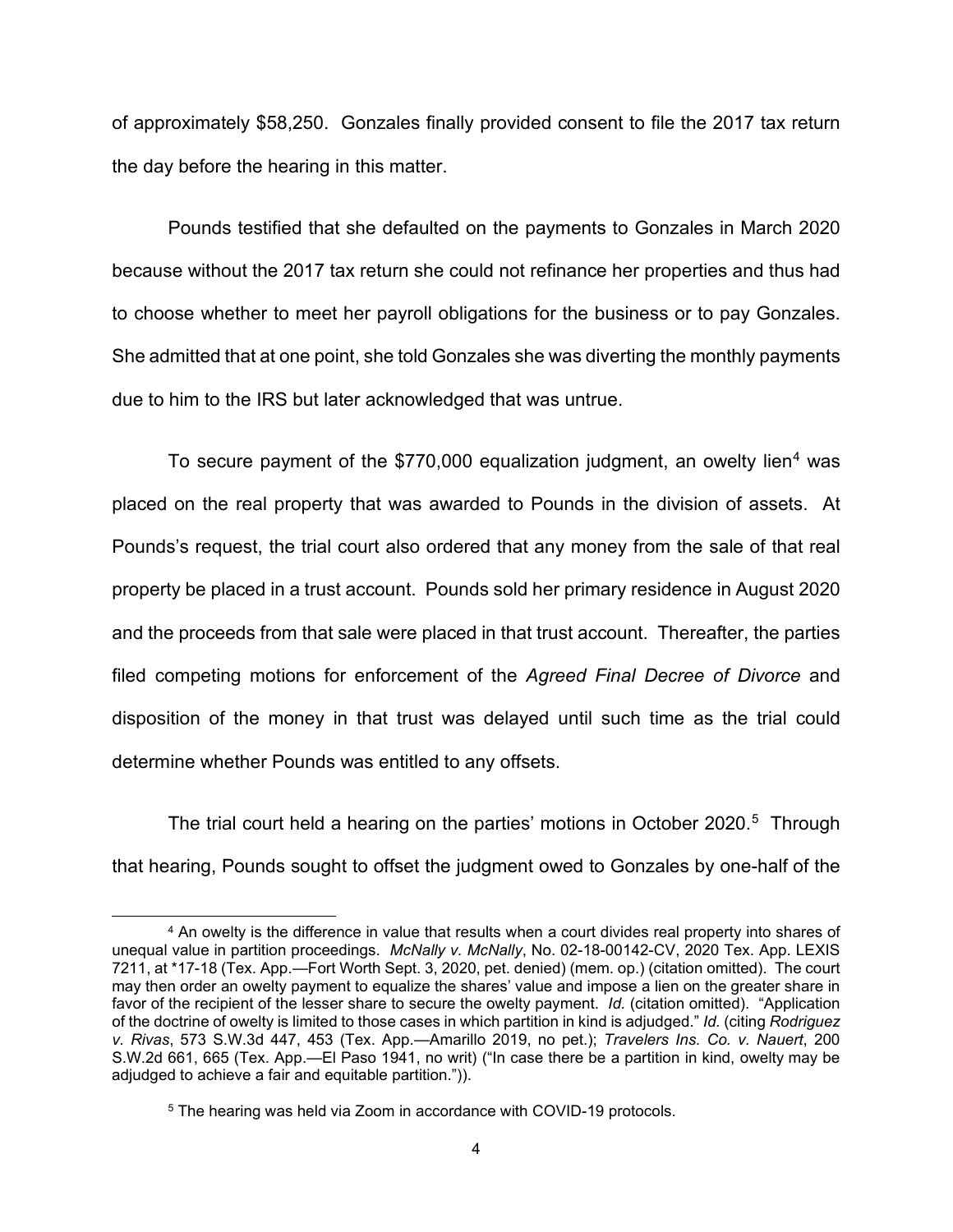remaining tax liability owed as well as by other fees, including attorney's fees. By that time, Pounds had filed a separate tax return for 2017 and had entered a payment plan with the IRS by which she paid \$1,000 per month until February 2021, after which she was to pay \$23,000 per month. $6$  Pounds asked the trial court to order the filing of the 2017 joint tax return, to deduct \$94,000 (one-half of remaining tax liability) from the equalization judgment, to hold Gonzales responsible for the late penalties and interest,<sup>[7](#page-4-1)</sup> and to require Gonzales to pay one-half of monies she paid to Knox as well as one-half of the attorney's fees she had incurred.

Gonzales asked the trial court to find that Pounds failed to timely pay her installment payments to him and failed to cure the default by paying the full amount once it was accelerated. He also asked the trial court to award to him the full amount held in the trust account from the sale of Pounds's residence as partial payment on the accelerated equalization judgment. Third, he requested that the trial court award him reasonable and necessary attorney's fees as they related to the enforcement motions. Lastly, he asked the trial court to allow him discretion to enter a payment plan with the IRS or to negotiate and pay a lower lump sum to satisfy his tax liability to the IRS.

<span id="page-4-0"></span> $6$  Pounds testified that Gonzales does not pay on his obligations, and accordingly, she believed a payment plan with the IRS was inadvisable. In the event Gonzales did not pay his IRS obligations, the IRS would be entitled to seek payment from her. She owned properties and other assets while Gonzales owned only a home and two rather invaluable vehicles.

<span id="page-4-1"></span> $7$  Testimony at the hearing indicated that had Gonzales consented in June 2019 to the filing of the 2017 tax return, the parties would not have incurred the additional late penalties and interest.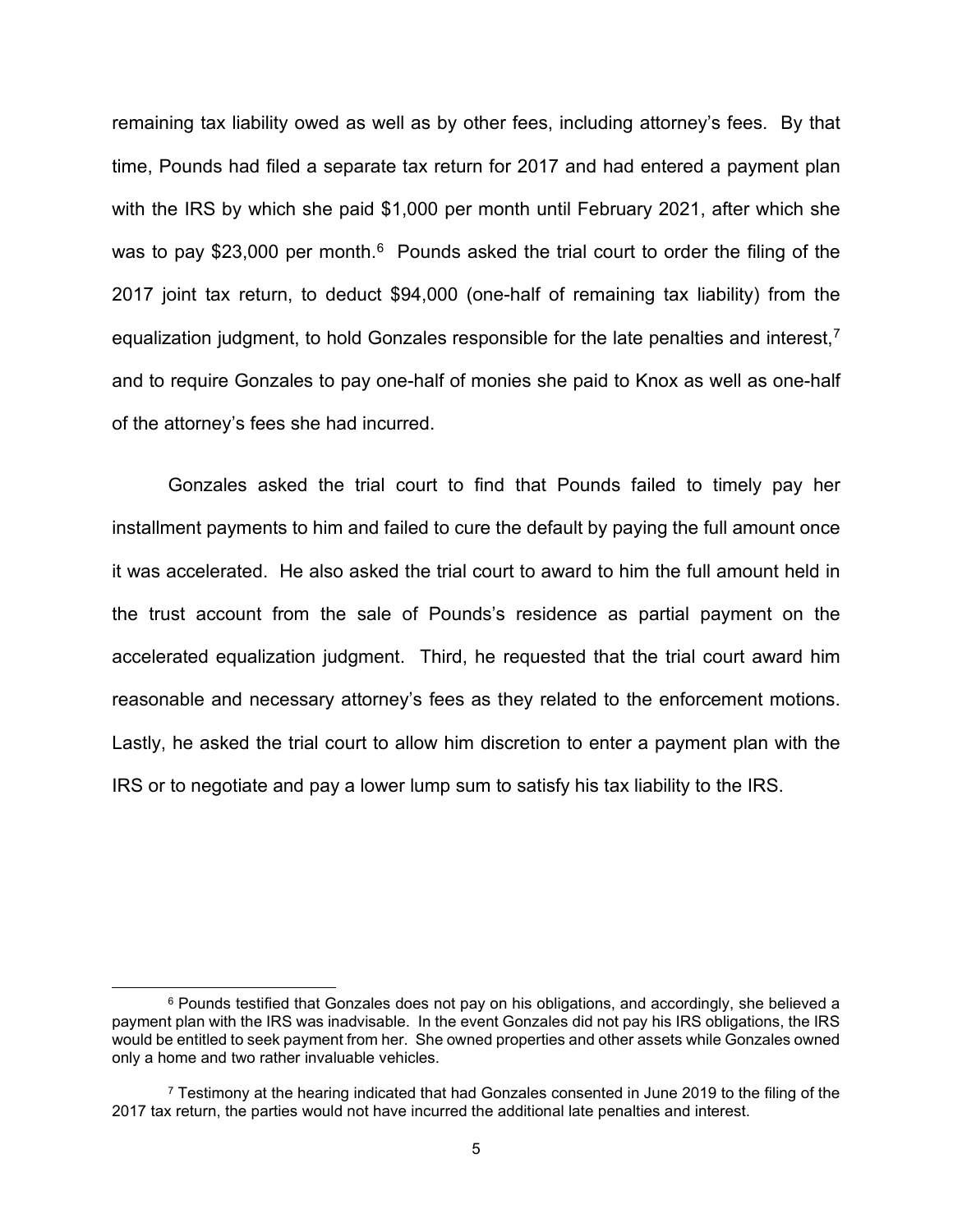At the conclusion of the hearing, the trial court asked each party to submit attorney's fees requests and written closing arguments by the Friday of the following week.

Two months after the hearing, the trial court entered its *Order on Motion for* 

*Enforcement.* In it, it denied the relief Gonzales requested and stated the following:

IT IS ORDERED that the equalization judgment owed from ALICIA POUNDS to JOHN GONZALES under the parties' *Agreed Final Decree of Divorce* is currently \$200,285.28 (after the payment of \$40,000.00, which JOHN GONZALES has already received).

IT IS ORDERED that the above-mentioned equalization judgment shall be offset by the following judgments against JOHN GONZALES:

a. \$86,237.56 for JOHN GONZALES' one-half of the parties' 2017 tax liability (to be paid directly to the IRS);

b. \$30,572.00 for the penalties and interest accrued on the parties' 2017 taxes since June 15, 2019 (to be paid directly to the IRS);

c. \$14,220.00 for Walters Gilbreath, PLLC's' attorney's fees;

d. \$17,590.00 for Five Stone Tax Advisers' attorney's fees; and

e. \$3,818.25 for JOHN GONZALES' one-half of the fees due to John Knox for preparation of the parties' tax returns.

As a result of the above offset, IT IS THEREFORE ORDERED that the equalization judgment currently due from ALICIA POUNDS to JOHN GONZALES is \$47,847.47. IT IS ORDERED that this amount shall be paid to JOHN GONZALES from the funds currently held in trust with Evans Family Law Group.

IT IS ORDERED that after the payment of \$86,237.56 and \$30,572.00 directly to the IRS from the funds held in trust with Evans Family Law Group, any remaining amount held in Evans Family Law Group trust account shall be paid to ALICIA POUNDS.

ALICIA POUNDS is ORDERED to pay the IRS directly for her one-half of the parties' 2017 tax liability being \$86,237.56, as well as one-half of any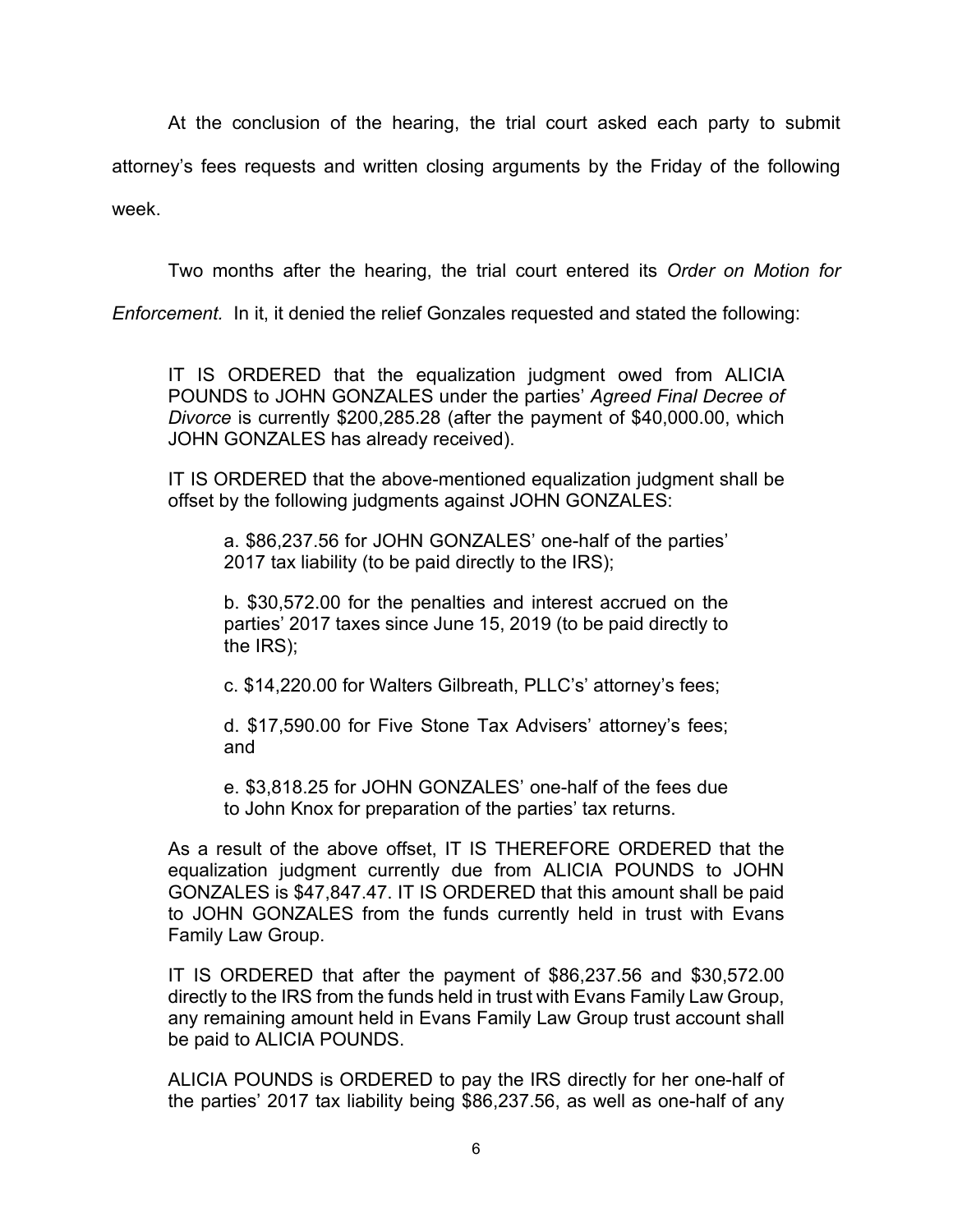and all remaining penalties and interest owed on the parties' 2017 taxes after JOHN GONZALES has made his \$30,572.00 payment.

Thereafter, Gonzales filed with the trial court a request for findings of fact and conclusions of law. The court entered its findings and conclusions on January 28, 2021. Gonzales also filed a motion for new trial and a request for a temporary restraining order. Gonzales then appealed the trial court's order, bringing eight issues before this court. Pounds did not favor this court with a brief.

#### **ANALYSIS**

### **STANDARD OF REVIEW**

When reviewing a decree of divorce, a trial court's property division is reviewed under an abuse of discretion standard. *Swaab v. Swaab*, 282 S.W.3d 519, 524 (Tex. App.—Houston [14th Dist.] 2008, pet. dism'd w.o.j.). Likewise, a trial court's ruling on a post-decree motion to enforce or clarify a decree of divorce is reviewed under an abuse of discretion standard. *In re Marriage of McDonald*, 118 S.W.3d 829, 832 (Tex. App.— Texarkana 2003, pet. denied).

In a family law case, legal and factual sufficiency of the evidence are not independent grounds for reversal, but they are relevant factors in assessing whether the trial court abused its discretion. *Moore v. Moore*, 383 S.W.3d 190, 198 (Tex. App.— Dallas 2012, pet. ref'd). To determine whether the trial court abused its discretion because the evidence was either legally or factually insufficient to support a trial court's discretionary decision, we consider whether the trial court: (1) had sufficient evidence on which to exercise that discretion or (2) erred in the application of that discretion. *Moroch v. Collins*, 174 S.W.3d 849, 857 (Tex. App.—Dallas 2005, pet. denied). We conduct the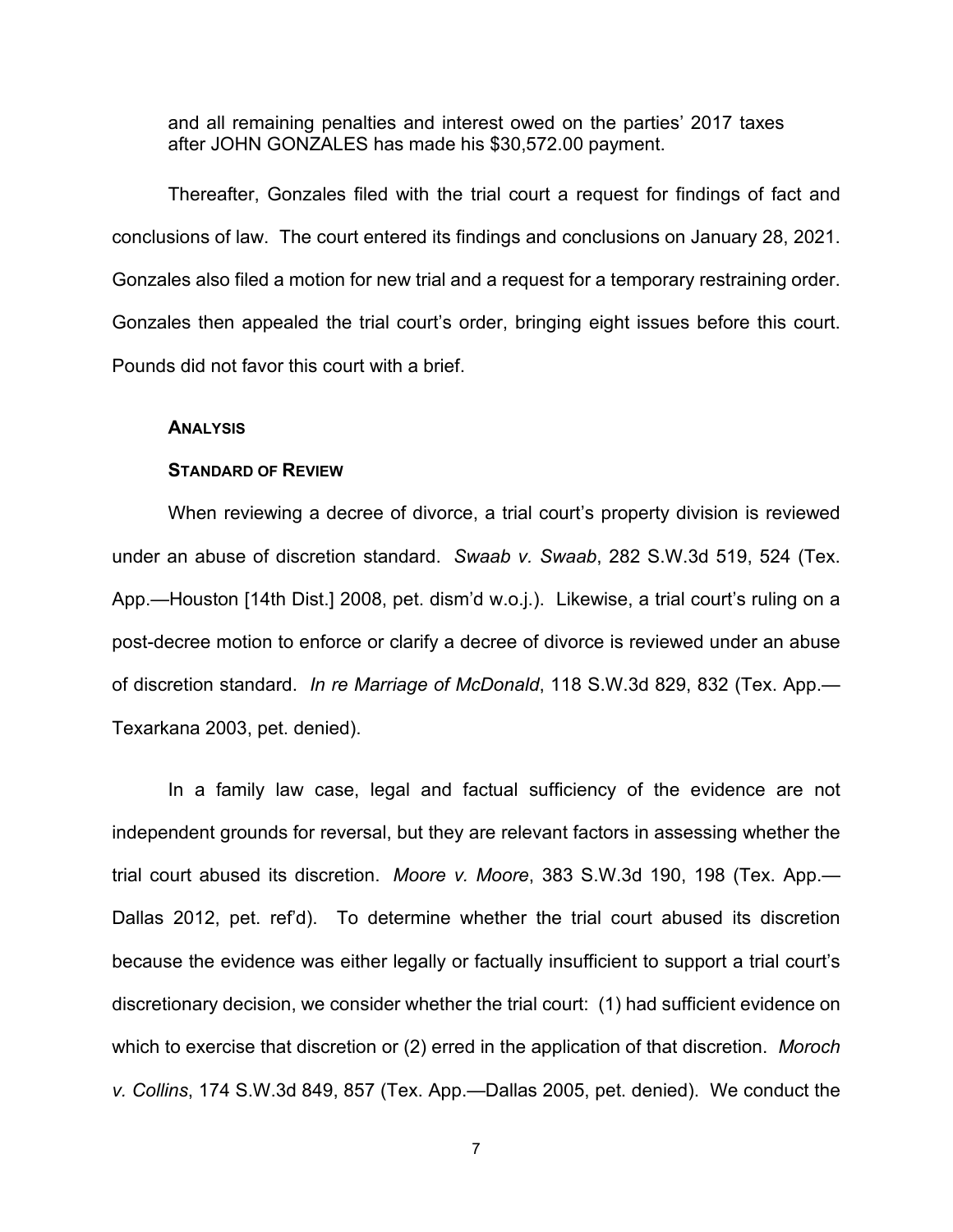applicable sufficiency review when considering the first prong of the test. *Id.* (citation omitted). We then determine whether, based on the elicited evidence, the trial court made a reasonable decision. *Id.* (citation omitted). A trial court does not abuse its discretion if there is some evidence of a substantive and probative character to support the decision. *Id.* (citation omitted).

In an appeal from a bench trial, the trial court's findings of fact have the "same force and dignity" as a jury's answers to jury questions. *Anderson v. City of Seven Points*, 806 S.W.2d 791, 794 (Tex. 1991). As such, we review a trial court's findings of fact under the same legal and factual sufficiency of the evidence standards used to determine whether sufficient evidence exists to support an answer to a jury question. *Ortiz v. Jones*, 917 S.W.2d 770, 772 (Tex. 1996). We review the trial court's conclusions of law *de novo. Smith v. Smith*, 22 S.W.3d 140, 143-44 (Tex. App.—Houston [14th Dist.] 2000, no pet.). In that regard, we will follow a trial court's conclusion of law unless it is erroneous as a matter of law. *Id.* at 144.

A party appealing from a non-jury trial in which the trial court made findings of fact and conclusions of law should direct a sufficiency of the evidence attack at specific findings of fact, rather than at the judgment as a whole. *Betancourt v. Ohmer*, No. 09-18- 00121-CV, 2019 Tex. App. LEXIS 323, at \*7-8 (Tex. App.—Beaumont Jan. 17, 2019, no pet.) (mem. op.) (citing *Nw. Park Homeowners Ass'n, Inc. v. Brundrett*, 970 S.W.2d 700, 704 (Tex. App.—Amarillo 1998, pet. denied)).

A challenge to an unidentified finding of fact may be sufficient if we can fairly determine from the argument the specific finding of fact that the appellant challenges.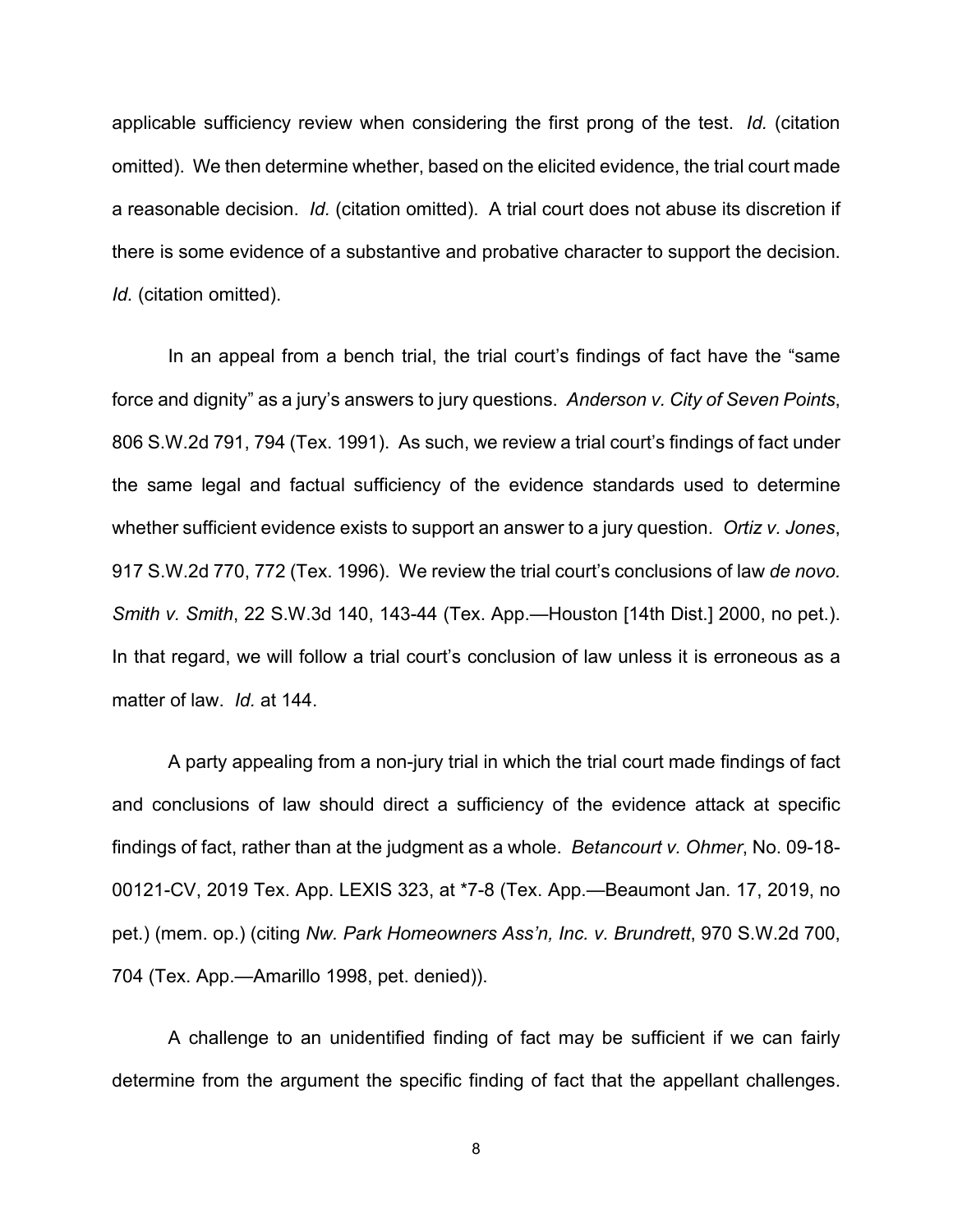*Betancourt*, 2019 Tex. App. LEXIS 323, at \*8 (citing *Shaw v. Cty. of Dallas*, 251 S.W.3d 165, 169 (Tex. App.—Dallas 2008, pet. denied) (citing *Tittizer v. Union Gas Corp.*, 171 S.W.3d 857, 863 (Tex. 2005)). Although here Gonzales fails to challenge any specific finding of fact in any of the discussions of his issues, we can fairly determine from the arguments which findings Gonzales is challenging.

#### **ISSUE ONE—ABUSE OF DISCRETION REGARDING PENALTIES AND INTEREST ACCRUED**

Through his first issue, Gonzales argues the trial court abused its discretion by ordering him to pay one hundred percent of the penalties and interest that accrued on the parties' 2017 tax liability from June 10, 2019, until the date of the enforcement hearing. He contends this order improperly modified or changed the agreed-upon division of property set forth in the *Agreed Final Decree of Divorce.* 

Gonzales argues the trial court abused its discretion in making this order "especially when [Gonzales's] reasonable efforts to review the underlying documentation resulted in a reduction in tax liability exceeding \$106,000." He further argues that the Family Code is "very clear that the trial court lacks the authority to modify or amend the Final Decree." TEX. FAM. CODE ANN. §§ 9.002, 9.007(a) (West 2020). *See also Powell v. Stover*, 165 S.W.3d 322, 324 (Tex. 2005) (orig. proceeding) (a trial court abuses its discretion when it fails to analyze or apply the law correctly). He says the trial court did so here because it "carved out additional obligations" that resulted in additional debts being awarded to him.

An agreed property division incorporated into a final divorce decree is treated as a contract and is controlled by the rules of construction applicable to ordinary contracts.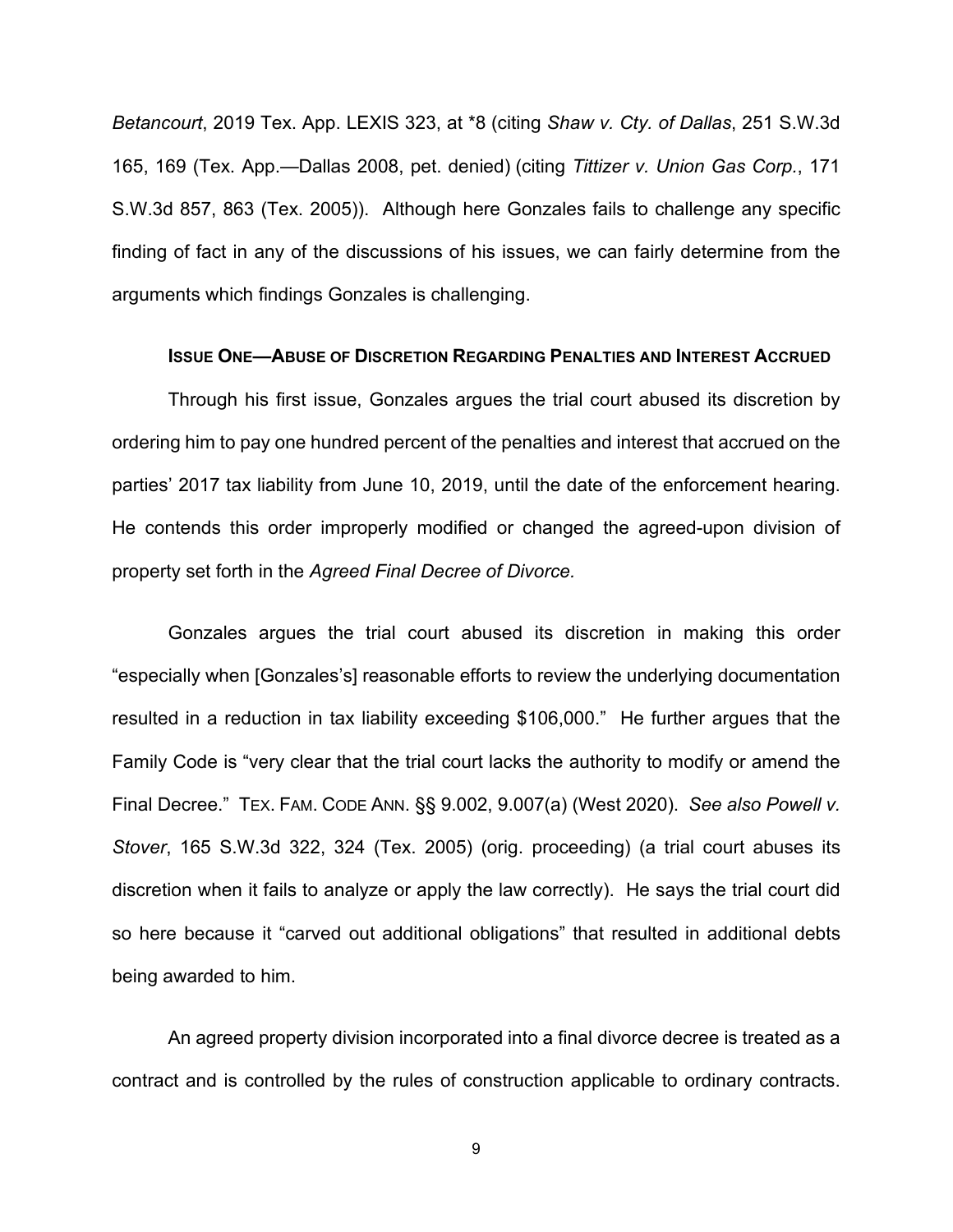*Gulliksen v. Gulliksen*, No. 02-20-00203-CV, 2021 Tex. App. LEXIS 3493, at \*6 (Tex. App.—Fort Worth May 6, 2021, no pet.) (mem. op.) (citing *Howard v. Howard*, 490 S.W.3d 179, 184 (Tex. App.—Houston [1st Dist.] 2016, pet. denied) (citing *Allen v. Allen*, 717 S.W.2d 311, 313 (Tex. 1986)). "The same rules of interpretation apply in ascertaining the meaning of judgments as in ascertaining the meaning of other written instruments." *Cortez v. Chapa*, No. 13-19-00193-CV, 2021 Tex. App. LEXIS 284, at \*15-16 (Tex. App.—Corpus Christi Jan. 14, 2021, no pet.) (mem. op.) (citing *Treadway v. Shanks*, 110 S.W.3d 1, 6 (Tex. App.—Dallas 2000, pet. granted), *aff'd*, 110 S.W.3d 444 (Tex. 2003) (citing *Lone Star Cement Corp. v. Fair*, 467 S.W.2d 402, 404-05 (Tex. 1971)). Whether a written instrument is ambiguous is a question of law. *Cortez*, 2021 Tex. App. LEXIS 284, at \*15-16 (citing *Pathfinder Oil & Gas, Inc. v. Great Western Drilling, Ltd.*, 574 S.W.3d 882, 889 (Tex. 2019)). "A document is ambiguous only when the application of pertinent rules of interpretation results in genuine uncertainty as to which one of two or more meanings is proper." *Cortez*, 2021 Tex. App. LEXIS 284, at \*16 (citing *Treadway*, 110 S.W.3d at 6 (citing *Universal C.I.T. Credit Corp. v. Daniel*, 150 Tex. 513, 243 S.W.2d 154, 157 (Tex. 1951)). A written instrument "is not ambiguous simply because the parties disagree over its meaning." *Cortez*, 2021 Tex. App. LEXIS 284, at \*16 (citing *Dynegy Midstream Servs., Ltd. P'shp v. Apache Corp.*, 294 S.W.3d 164, 168 (Tex. 2009) (citing *Columbia Gas Transmission Corp. v. New Ulm Gas, Ltd.*, 940 S.W.2d 587, 589 (Tex. 1996)).

If the written instrument can be given a certain or definite legal meaning or interpretation, then there is no ambiguity, and the court will construe the instrument as a matter of law. *Cortez*, 2021 Tex. App. LEXIS 284, at \*16 (citing *Pathfinder*, 574 S.W.3d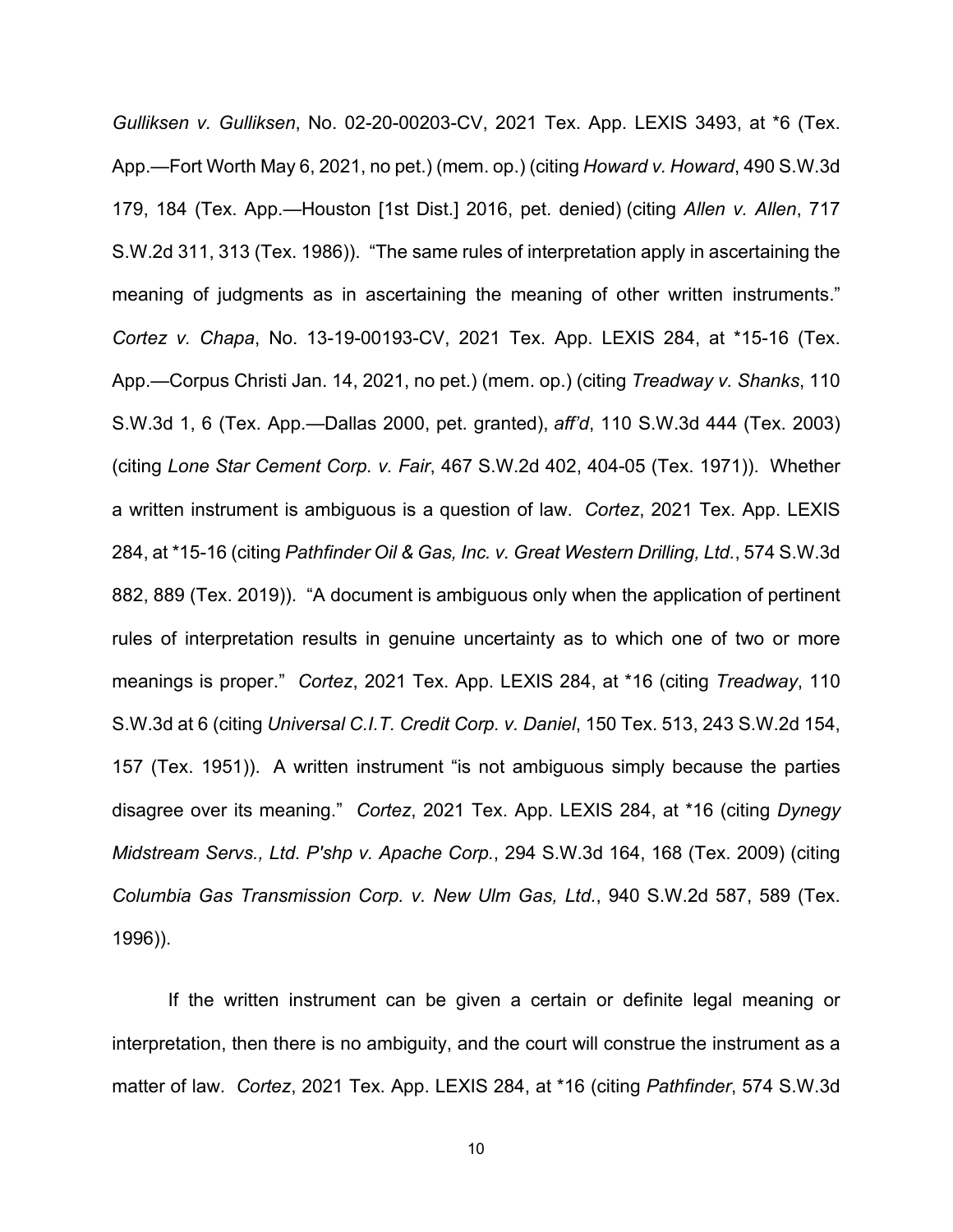at 889; *Coker v. Coker*, 650 S.W.2d 391, 393 (Tex. 1983)). Our primary objective is to give effect to the instrument's written expression. *Cortez*, 2021 Tex. App. LEXIS 284, at \*16 (citing *URI, Inc. v. Kleberg County*, 543 S.W.3d 755, 763 (Tex. 2018) (citing *Valence Operating Co. v. Dorsett*, 164 S.W.3d 656, 662 (Tex. 2005)). "[T]he parties' intent is governed by what they said, not by what they *intended* to say but did not." *Cortez*, 2021 Tex. App. LEXIS 284, at \*16 (citing *Fiess v. State Farm Lloyds*, 202 S.W.3d 744, 746 (Tex. 2006) (citing *Balandran v. Safeco Ins. Co. of Am.*, 972 S.W.2d 738, 741 (Tex. 1998)). We interpret the language of a written instrument "according to its 'plain, ordinary, and generally accepted meaning' unless the instrument directs otherwise." *Cortez*, 2021 Tex. App. LEXIS 284, at \*16 (citing *URI, Inc.*, 543 S.W.3d at 764 (quoting *Heritage Res., Inc. v. NationsBank*, 939 S.W.2d 118, 121 (Tex. 1996)).

We agree that the trial court does not have the authority to alter, amend, modify, or change the division of property made or approved in the decree of divorce or alter or change the substantive division of the property. TEX. FAM. CODE ANN. § 9.007(a). The trial court "may specify more precisely the manner of effecting the property division previously made or approved if the substantive division of the property is not altered or changed." TEX. FAM. CODE ANN. § 9.006(b) (West 2020). The question before us, then, is whether the trial court's order that Gonzales alone pay the penalties and interest assessed against the tax liability of the couple from June 2019 to the date of the enforcement hearing altered, amended, modified, or changed the division of the property set forth in the *Agreed Final Decree of Divorce* or whether it merely clarified or enforced the agreement.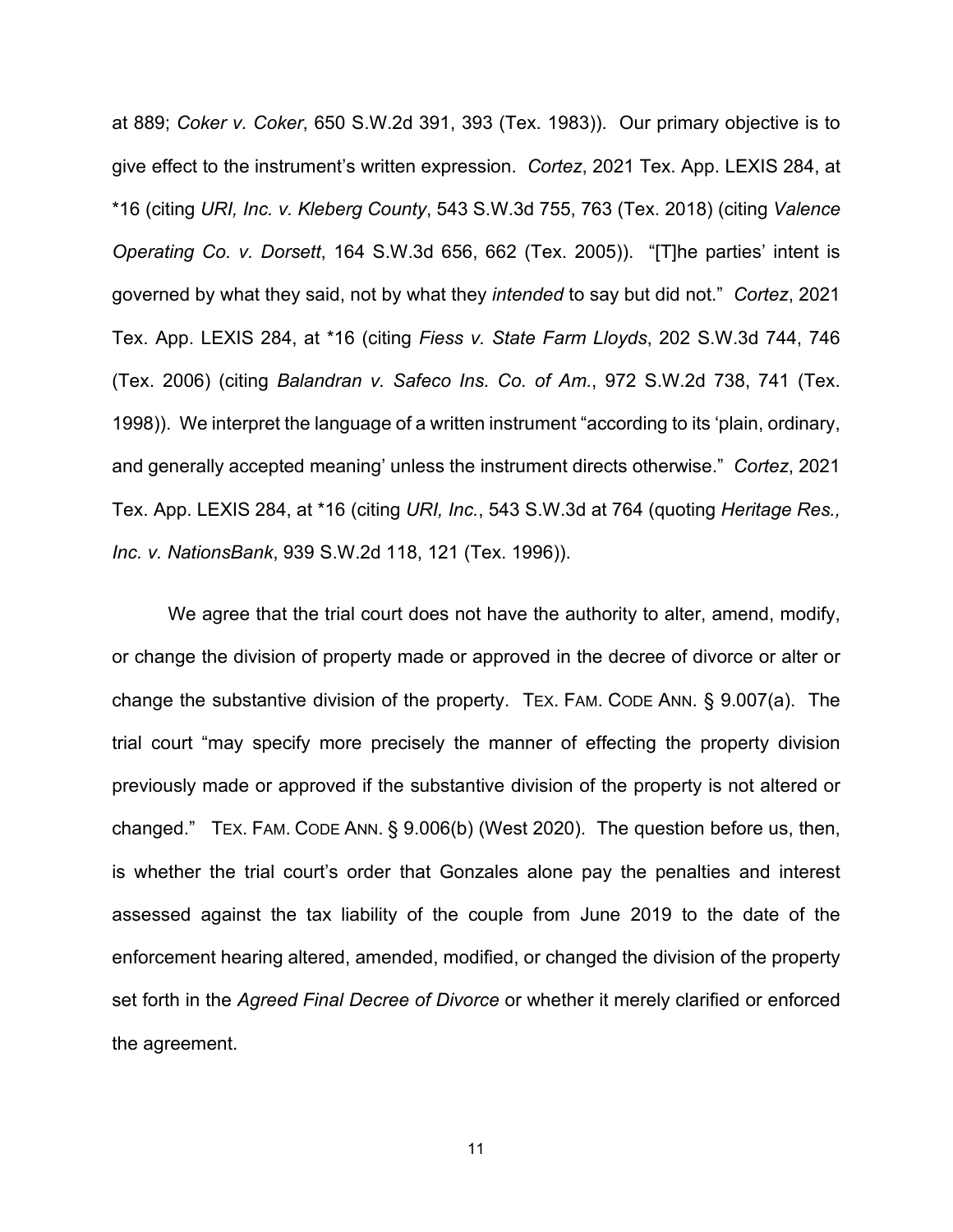The divorce decree states, as it pertains to 2017 tax liability, that Gonzales and Pounds:

shall be fifty percent (50%) responsible for the payment of any additional tax liability, *including any penalty and interest remaining* after the payment of the \$60,000.00 by ALICIA POUNDS. IT IS ORDERED that John Knox, CPA[,] shall determine the amount each party shall pay pursuant to the terms of the Arbitration Award dated February 19, 2019.

(Emphasis added).

Taking into consideration the rules concerning interpretation of written agreements, we note the plain language of the decree clearly provides that Gonzales and Pounds agreed that each party would pay fifty percent of the 2017 tax liability, *including any penalty and interest* remaining after Pounds's \$60,000.00 payment. The parties' intent is clear and unambiguous. However, at the time of the entry of the decree, the parties had not incurred the additional \$30,572.00 in penalties and interest because the filing of the 2017 tax return had not yet been delayed. By the time of the enforcement hearing, however, the filing had been delayed for a long period of time. The trial court heard evidence that the delay was due solely to Gonzales's inaction and set forth in its conclusions of law that "JOHN GONZALES'S inaction since June 15, 2019 caused the accrual of penalties and interest on the parties' 2017 federal income tax liability in an amount of \$30,572.00; thus, the Court ordered JOHN GONZALES to pay these penalties and interest." While, based on the record before us, we can see the equities the trial court may have been trying to address, the agreement of the parties was clear and unambiguous—each party was to pay one-half of any penalty and interest remaining after Pounds's \$60,000.00 payment. To the extent that the trial court ordered otherwise, it altered or amended both the agreement of the parties and the prior decree of divorce and,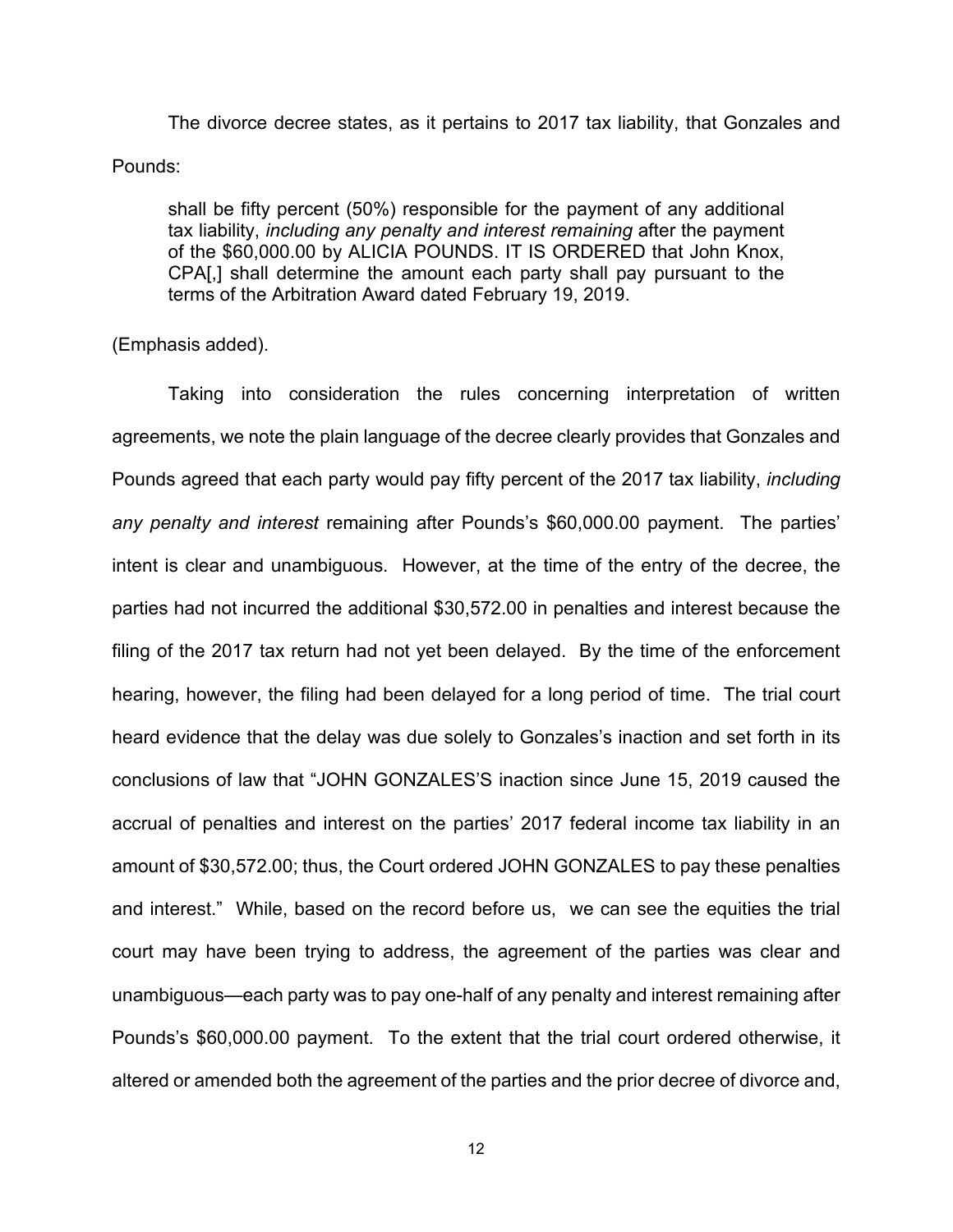in doing so, it acted without reference to any guiding rules or principles. As such, it abused its discretion. Gonzales's first issue is sustained.

## **ISSUE TWO—ABUSE OF DISCRETION IN ORDERING GONZALES TO PAY TAX LIABILITY IMMEDIATELY OUT OF FUNDS RECEIVED IN EQUALIZATION JUDGMENT**

Via his second issue, Gonzales argues the trial court abused its discretion when it credited as an offset his one-half of the parties' 2017 tax liability against the outstanding balance of the equalization judgment and authorized the Evans Family Law Group, to pay those sums directly to the IRS. He argues this modified the property division set forth in the divorce decree in violation of section 9.007(a) of the Family Code. *See* TEX. FAM. CODE ANN. § 9.007(a). In addition, Gonzales argues, the court permitted Pounds to enter into a monthly installment plan with the IRS that would result in additional penalties and interest for which he could be liable.

Gonzales asserts that the ruling of the trial court was not an attempt to clarify the divorce decree but rather was "castigatory in nature" and exceeded the authority of the trial court, given that there was no time standard for making any payment to the IRS in the *Agreed Final Decree of Divorce.* Moreover, Gonzales contends, Pounds never completed personal service on him as it related to the enforcement pleading and accordingly, she was precluded from obtaining a contempt ruling against him.

Here, we disagree with Gonzales's contentions. First, the trial court's order does not impose any financial or monetary obligation that did not previously exist, and, as such, Gonzales has not identified any new obligation imposed by the trial court's order that was not already present in the divorce decree. *Hollingsworth v. Hollingsworth*, 274 S.W.3d 811, 819 (Tex. App.—Dallas 2008, no pet.). The plain language of the divorce decree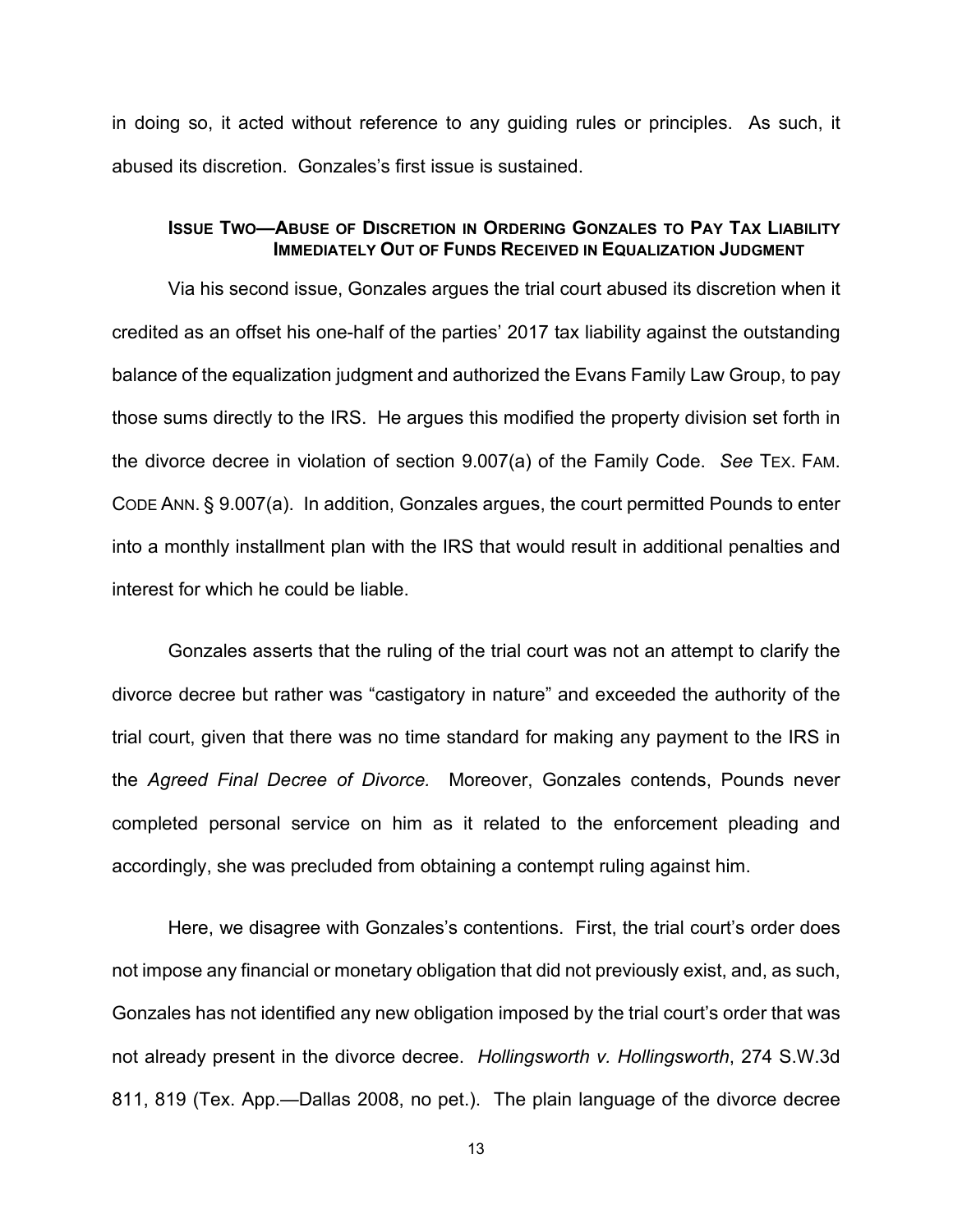indicates the parties agreed that each party was responsible for one-half of the couples' 2017 tax liability. Because the decree did not specifically state how that payment was to be made, the trial court's order simply clarified and enforced the obligation already set forth in the decree. The imposition of a specific time and manner for Gonzales to pay his existing obligation did not alter, amend, modify, or change the underlying property division. *Gills v. Harris*, No. 11-15-00018-CV, 2017 Tex. App. LEXIS 908, at \*6 (Tex. App.—Eastland Feb. 2, 2017, no pet.) (mem. op.) (citing *Hollingsworth*, 274 S.W.3d at 819).

Further, it is irrelevant that Pounds had previously entered into a payment plan with the IRS to pay her one-half of the parties' 2017 tax liability as she was attempting to fulfill her responsibility under the parties' *Agreed Final Decree of Divorce.* Nevertheless, the trial court also ordered Pounds to "pay the IRS directly for her one-half of the parties' 2017 tax liability being \$86,237.56, as well as one-half of any and all remaining penalties and interest owed on the parties' 2017 taxes after JOHN GONZALES has made his \$30,572.00 payment." As such, there was no payment plan from which additional penalties and interest could result. Lastly, we note no contempt ruling was made against Gonzales. Accordingly, we overrule Gonzales's second issue.

### **ISSUE THREE—ABUSE OF DISCRETION IN AWARD OF EQUALIZATION JUDGMENT WITHOUT THREE PERCENT INTEREST**

By his third issue, Gonzales argues the trial court abused its discretion by modifying the property division as set forth in the *Agreed Final Decree of Divorce*, violating section 9.007(a) of the Family Code, when it determined the unpaid balance of the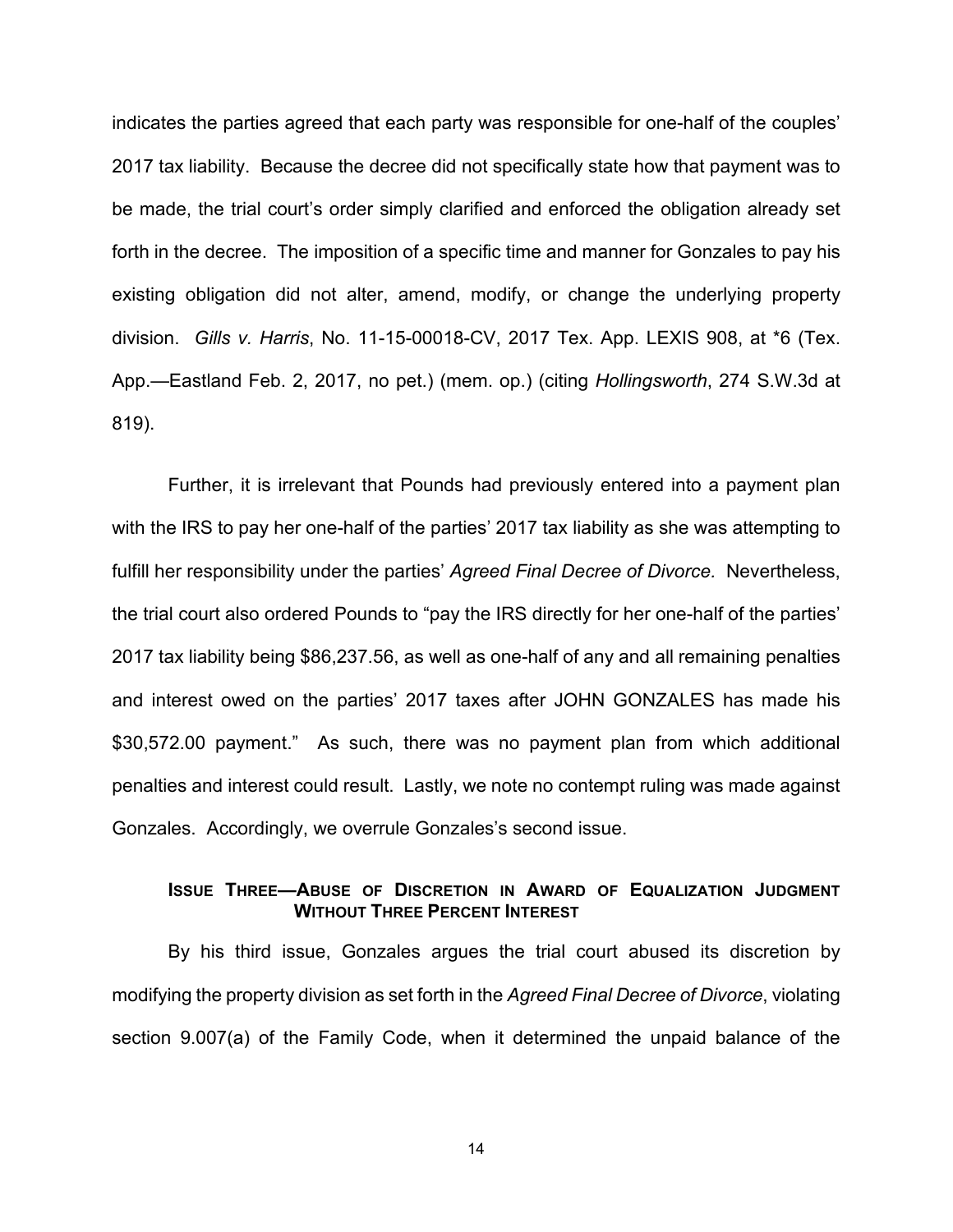equalization judgment awarded to him, without including the three percent interest as ordered in the decree.

During the hearing, Pounds told the court the total amount owed to Gonzales was \$200,285.28, taking into consideration a \$40,000.00 payment she previously made to him. Gonzales, on the other hand, told the court that Pounds owed him \$223,325.11, taking into consideration the three percent interest Pounds owed to Gonzales, as provided for in the decree. Because the trial court found Pounds owed to him \$200,285.28, Gonzales argues, it erred because that figure did not include the required three percent interest for the period of time at issue.

The *Agreed Final Decree of Divorce* included a provision concerning the equalization judgment that read, "By agreement of the parties, such judgment shall be without penalty for pre-payment and interest on such judgment shall be abated until February 1, 2019. Thereafter, IT IS ORDERED that beginning on February 2, 2019 said money judgment shall incur three percent (3%) statutory interest."

We apply the standards of interpretation of written judgments here as set forth in our discussion of Gonzales's first issue. In doing so, we find the plain language of the decree provides that a three percent interest should be imposed on the remaining balance of the equalization judgment. Because the trial court's order failed to include that interest, we find the trial court erred. We sustain Gonzales's third issue.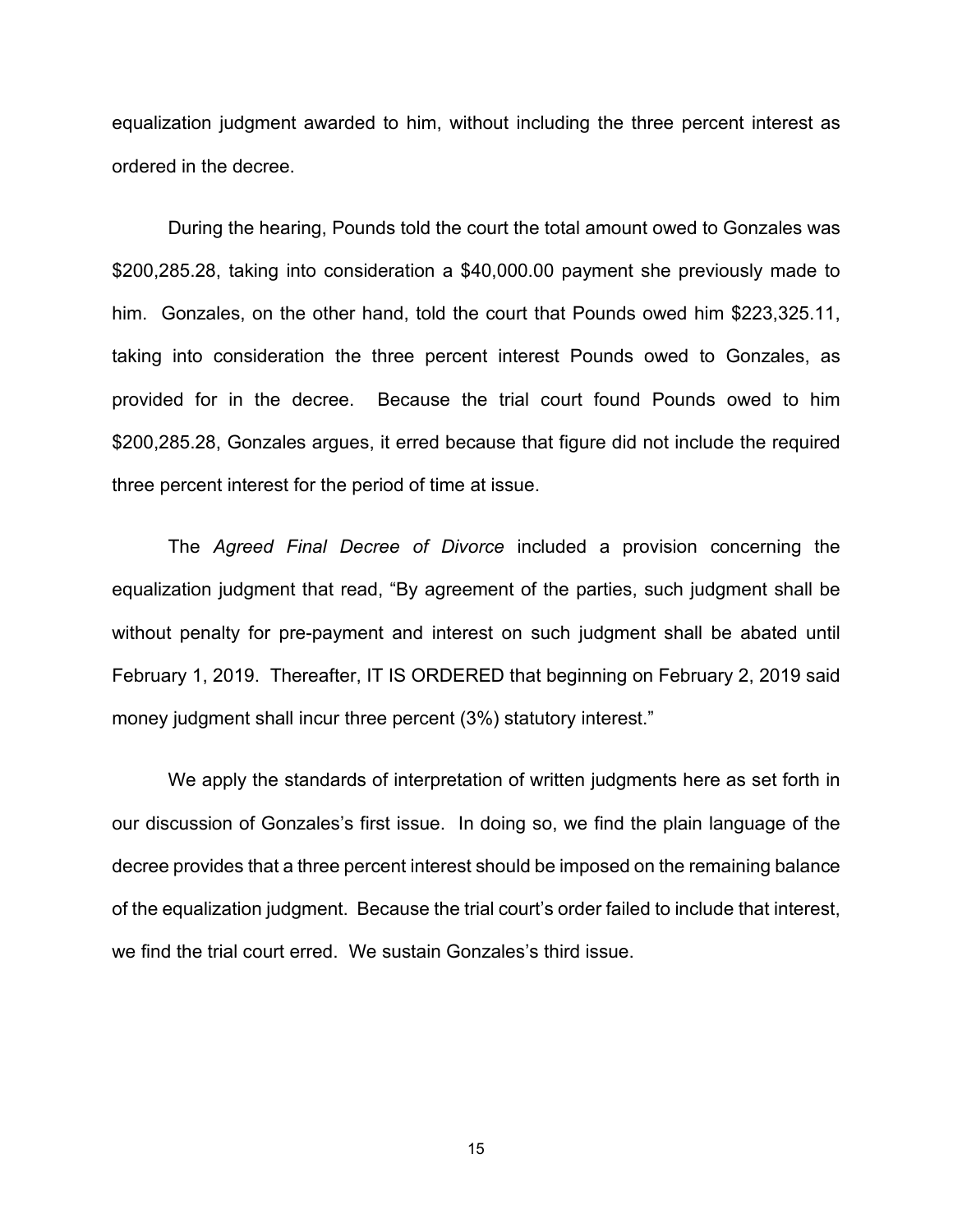### **ISSUE FOUR—ABUSE OF DISCRETION IN DETERMINING INTEREST AND PENALTIES IN ABSENCE OF EXPERT TESTIMONY**

In his list of appellate issues, Gonzales sets forth a statement that the trial court abused its discretion in determining the interest and penalties related to the parties' 2017 tax liability from June 10, 2019, through the enforcement hearing was \$30,572.00 because there was no expert testimony provided. Gonzales does not, however, set forth any argument or cite any legal authority in his appellate brief on this issue. His argument proceeds from a discussion of issue three to a discussion of issues five and six. As such, he has presented nothing for our review and has waived this issue. *See* TEX. R. APP. P. 38.1(i) ("The brief must contain a clear and concise argument for the contentions made, with appropriate citations to authorities and to the record."); *WorldPeace v. Comm'n for Lawyer Discipline*, 183 S.W.3d 451, 460 (Tex. App.—Houston [14th Dist.] 2005, pet. denied) (finding waiver of appellate arguments in the absence of "argument or citations to the record or to authority"). We thus overrule Gonzales's fourth issue.

### **ISSUES FIVE AND SIX—ABUSE OF DISCRETION IN DETERMINING ATTORNEY'S FEES**

Via his fifth issue, Gonzales asserts that the trial court abused its discretion when it awarded attorney's fees to Pounds for her tax attorneys in the absence of expert testimony or exhibits to establish the reasonableness and necessity of the fees. Further, he contends through his sixth issue that the trial court abused its discretion when it denied his request for attorney's fees despite the affirmance that he was owed money related to his equalization judgment and that the decree mandated that the fees be paid if default by Pounds resulted in legal action.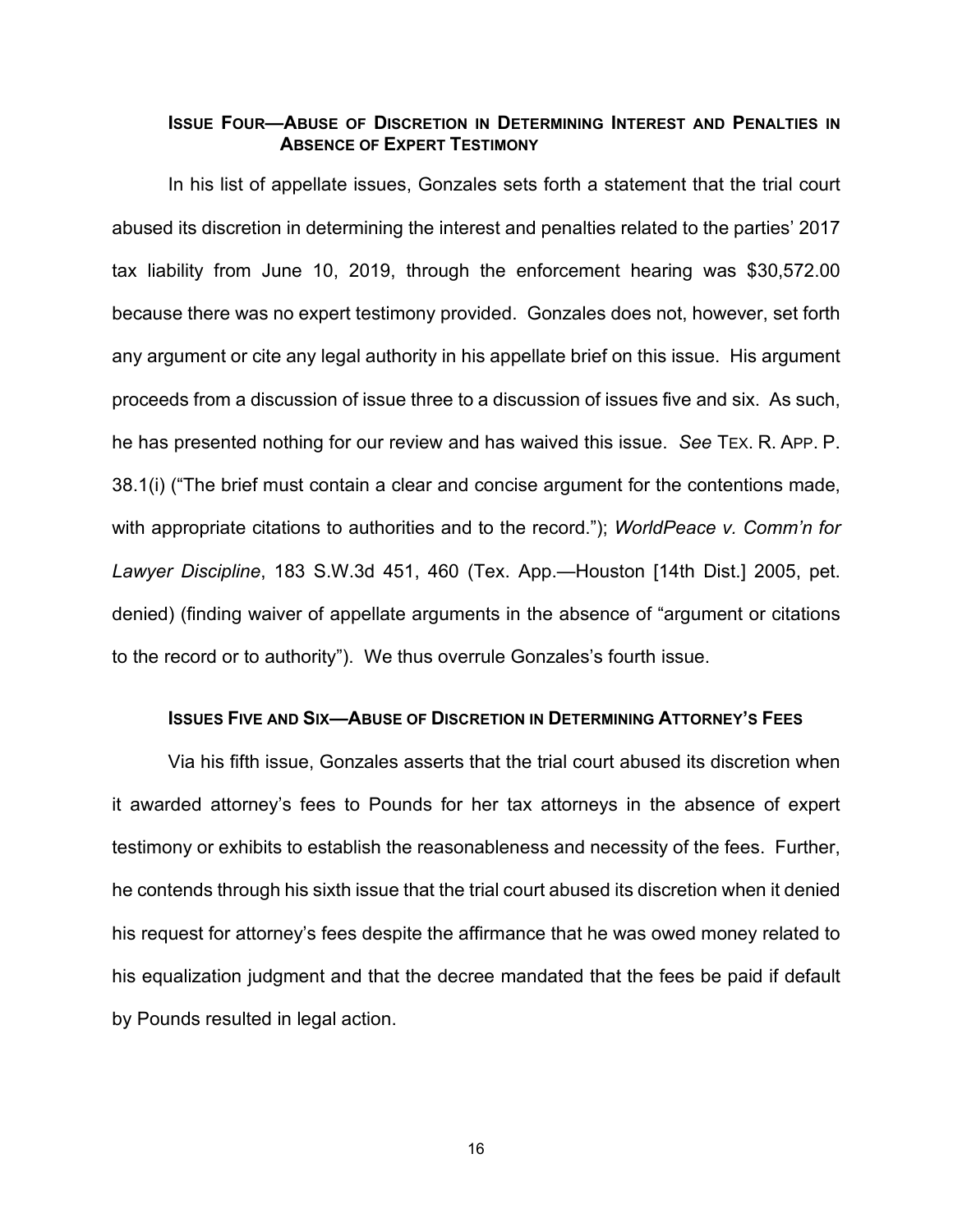In Texas, each party generally must pay its own attorney's fees. *Rohrmoos Venture v. UTSW DVA Healthcare, LLP*, 578 S.W.3d 469, 483 (Tex. 2019) (citations omitted). However, in some circumstances, such as when authorized by statute or contract, a prevailing party may recover fees from the opposing party. *Brewer v. Lennox Hearth Products, LLC*, 601 S.W.3d 704, 721 n.71 (Tex. 2020). A trial court may award reasonable attorney's fees in a proceeding for enforcement of a divorce decree under section 9.014 of the Family Code. *See* TEX. FAM. CODE ANN. § 9.014 (West 2020). A party seeking attorney's fees "bears the burden of providing sufficient evidence" that the requested fees are both necessary and reasonable. *Rohrmoos Venture*, 578 S.W.3d at 498. The amount of attorney's fees awarded by the trial court in a bench trial is a matter subject to review under an abuse of discretion standard. *Ridge Oil Co. v. Guinn Invs., Inc.*, 148 S.W.3d 143, 163 (Tex. 2004). The trial court abuses its discretion if it awards expenses without legally and factually sufficient evidence that the attorney's fees were reasonable and necessary. *Id.* 

In determining whether the evidence is legally sufficient, we must consider evidence in the light most favorable to the challenged finding and indulge every reasonable inference that would support it. *Betancourt*, 2019 Tex. App. LEXIS 323, at \*9 (citing *Bass v. Walker*, 99 S.W.3d 877, 883 (Tex. App.—Houston [14th Dist.] 2003, pet. denied)). When conducting our analysis, we must credit favorable evidence if a reasonable fact finder could and disregard contrary evidence unless a reasonable fact finder could not. *Betancourt*, 2019 Tex. App. LEXIS 323, at \*9 (citation omitted). When reviewing a challenge to the factual sufficiency of the evidence, we examine the entire record, considering both the evidence in favor of, and contrary to, the challenged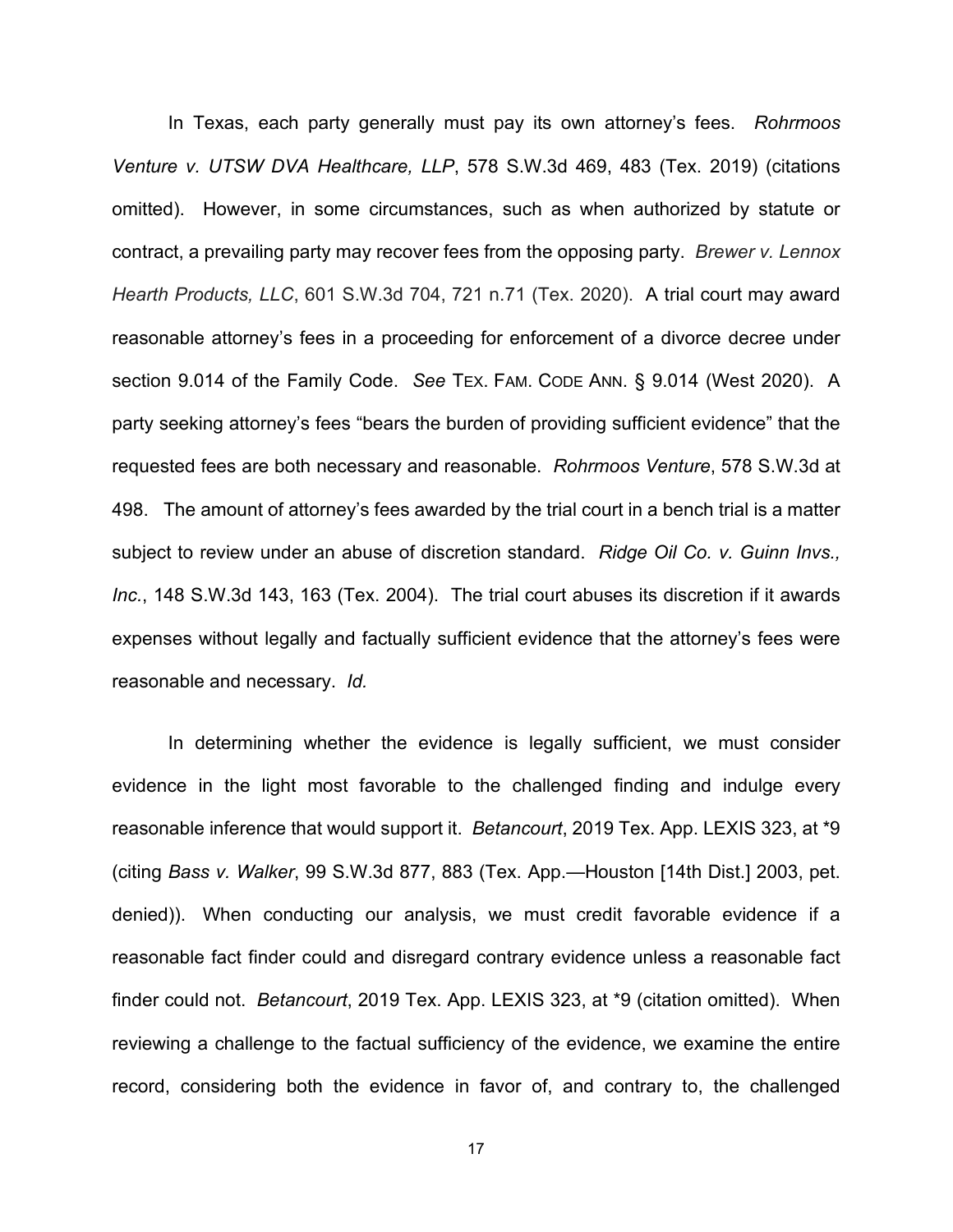finding. *Id.* (citing *Cain v. Bain*, 709 S.W.2d 175, 176 (Tex. 1986)). After considering all the evidence, we will set aside the fact finding only if it is so contrary to the overwhelming weight of the evidence as to be clearly wrong and unjust. *Betancourt*, 2019 Tex. App. LEXIS 323, at \*9 (citing *Pool v. Ford Motor Co.*, 715 S.W.2d 629, 635 (Tex. 1986)). In a nonjury trial, the trial court is the sole judge of the credibility of the witnesses and the weight to be given to their testimony. *Betancourt*, 2019 Tex. App. LEXIS 323, at \*9 (citing *Tate v. Commodore Cty. Mut. Ins., Co.*, 767 S.W.2d 219, 224 (Tex. App.—Dallas 1989, writ denied)).

In reviewing the sufficiency of the attorney's fee evidence set forth here, the lodestar analysis applies, as it does in "any situation in which an objective calculation of reasonable hours worked times a reasonable rate can be employed." *Rohrmoos Venture*, 578 S.W.3d at 498. Under the lodestar method, the fact finder begins the attorney fee calculation by determining the reasonable hours worked multiplied by a reasonable hourly rate. *Id.* "Sufficient evidence includes, at a minimum, evidence of (1) particular services performed, (2) who performed those services, (3) approximately when the services were performed, (4) the reasonable amount of time required to perform the services, and (5) the reasonable hourly rate for each person performing such services." *Id.* Obtaining such evidence requires "itemizing specific tasks" and "the time required for those tasks." *Id.* at 495 (quoting *City of Laredo v. Montano*, 414 S.W.3d 731, 736 (Tex. 2013) (per curiam)). The fees incurred or contracted for do not themselves establish reasonableness or necessity. *Rohrmoos Venture*, 578 S.W.3d at 495. The result of the lodestar calculation, on the other hand, is presumed to represent a reasonable and necessary attorney fee. *Id.* at 501.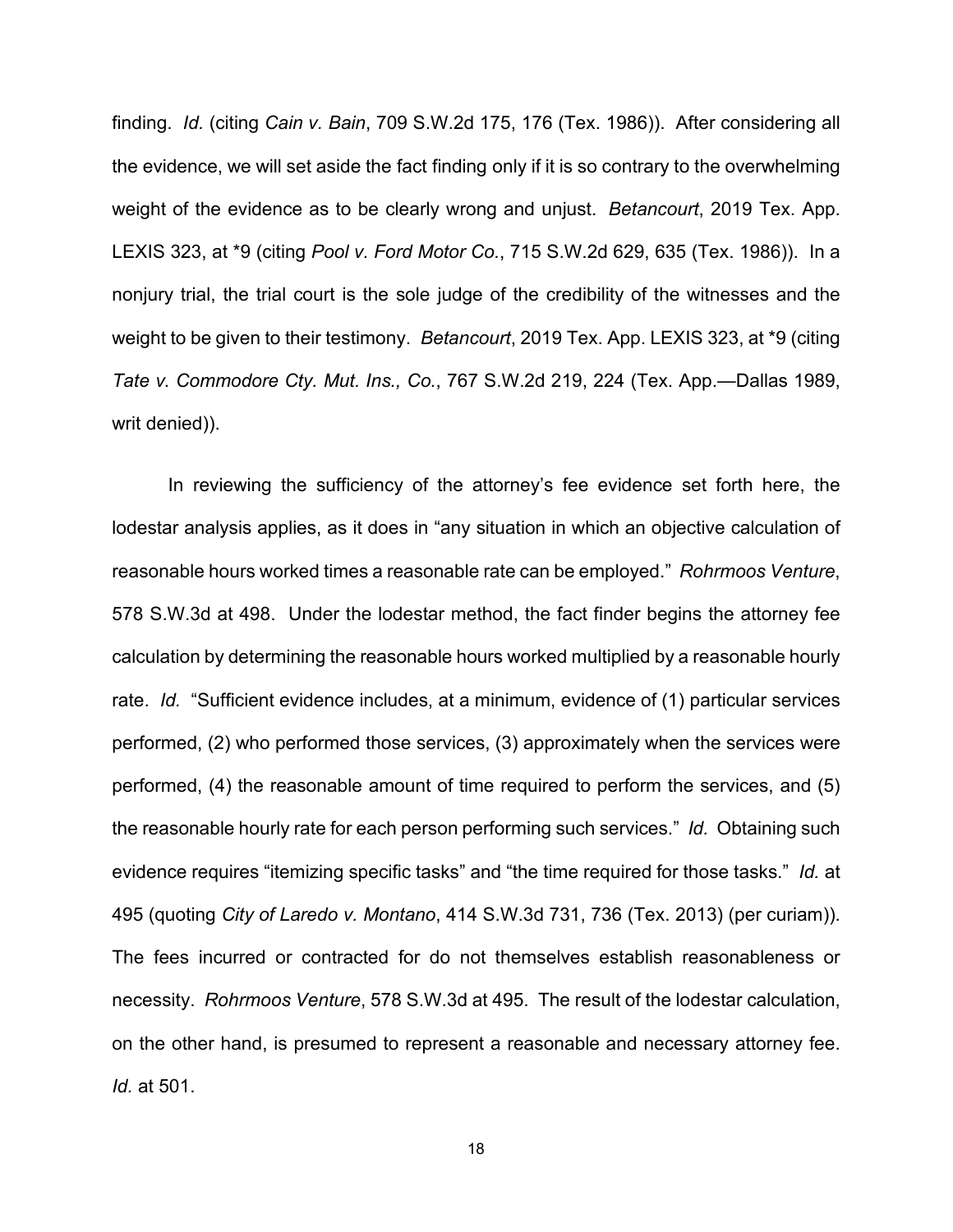In rare circumstances, the lodestar figure may be adjusted upward or downward, but only if specific evidence overcomes the presumption of reasonableness and shows that the adjustment is necessary to achieve a reasonable fee award. *Milliken v. Turoff*, No. 14-19-00761-CV, 2021 Tex. App. LEXIS 4188, at \*6 (Tex. App.—Houston [14th Dist.] May 27, 2021, no pet.) (citing *Rohrmoos Venture*, 578 S.W.3d at 500-01). The lodestar figure may not be adjusted based on considerations that are already inherently subsumed within the lodestar calculation. *Id.* (citation omitted). Considerations that the lodestar calculation already takes into account usually include, at a minimum, "the time and labor required," "the novelty and difficulty of the questions involved," "the skill required to perform the legal service properly," "the fee customarily charged in the locality for similar legal services," "the amount involved," "the experience, reputation, and ability of the lawyer or lawyers performing the services," "whether the fee is fixed or contingent on results obtained," "the uncertainty of collection before the legal services have been rendered," and "results obtained." *Milliken*, 2021 Tex. App. LEXIS 4188, at \*7 (citations omitted).

As noted, the trial court did not hold a hearing regarding attorney's fees. Rather, it requested written submission of requests for those fees a week following the hearing. Included in the record are invoices setting forth the rate charged, the time spent, and a brief description of the tasks performed. However, this information is not a substitute for testimony explaining the reasonableness and necessity of those fees. *See, e.g.*, *Jarvis v. Rocanville Corp.*, 298 S.W.3d 305, 319 (Tex. App.—Dallas 2009, pet. denied) (attorney testified the fees were reasonable and necessary). It is no better than "general, conclusory testimony" that is "devoid of any real substance." *Rohrmoos Venture*, 578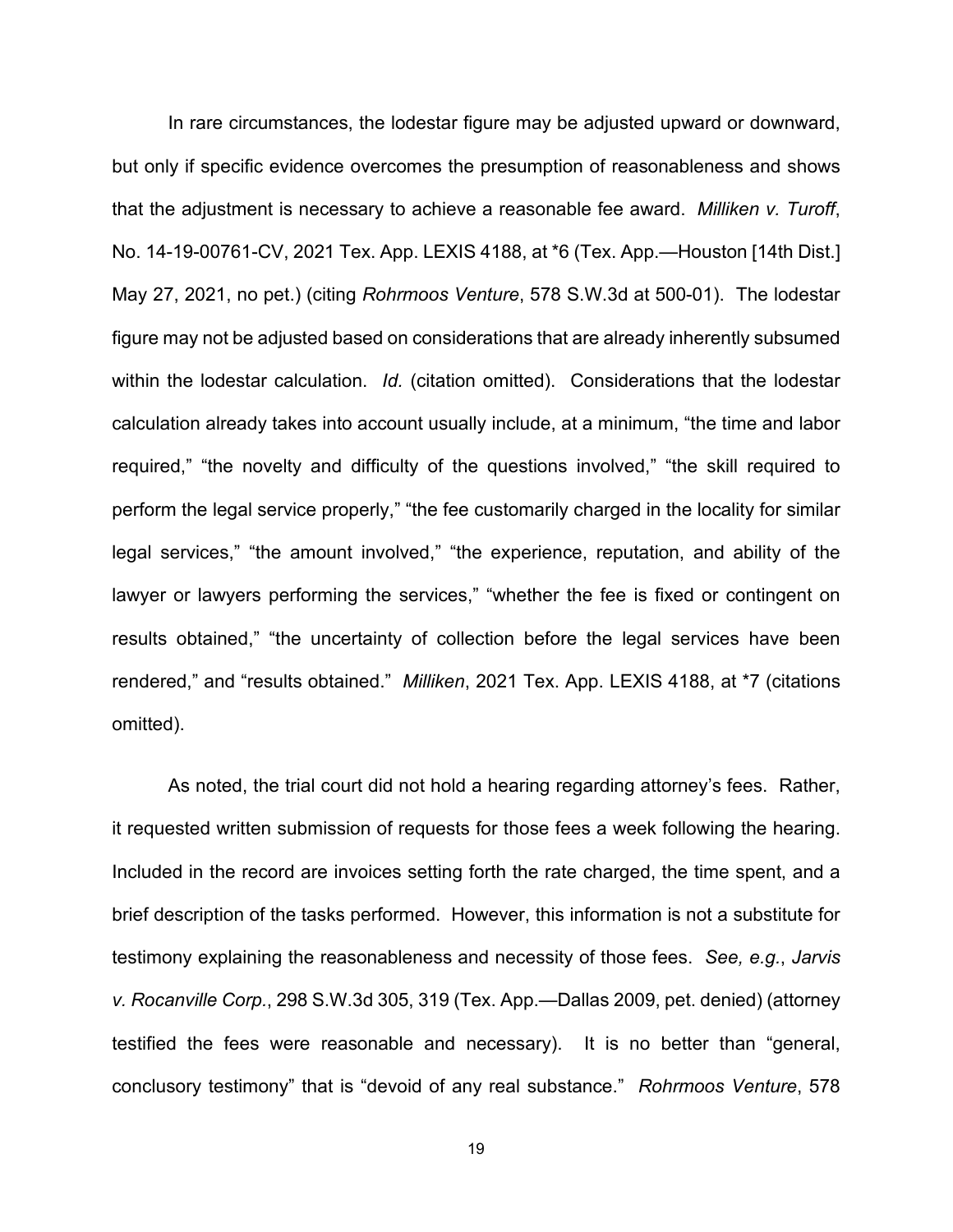S.W.3d at 501-02. Such evidence has been found insufficient to support an award of attorney's fees. *Id. Compare In re A.M.*, No. 02-18-00412-CV, 2020 Tex. App. LEXIS 5334, at \*10 (Tex. App.—Fort Worth June 4, 2020, no pet.) (mem. op.) (finding testimony of attorney regarding qualifications, hourly rate as fair and reasonable among family law practitioners in his area and experience, time spent on case, and travel and attendance at hearing sufficient to show attorney's fees were reasonable and necessary). Having considered the evidence in the light most favorable to the challenged finding and indulging every reasonable inference that would support the trial court's award of attorney's fees, we are of the opinion that the evidence is factually insufficient. Accordingly, we thus sustain Gonzales's fifth issue. In light of this ruling, we remand this issue to the trial court for further proceedings not inconsistent with this opinion.

We turn now to Gonzales's contention that the trial court erred in denying his request for attorney's fees. The record shows Pounds agreed she defaulted on the agreement set forth in the *Agreed Final Decree of Divorce* when she stopped making installment payments to Gonzales in March 2020. Gonzales testified that under the divorce decree, Pounds agreed to pay reasonable attorney's fees in the event he had to collect on that obligation. Further, Gonzales argues, the trial court found Gonzales was entitled to receive the outstanding amount of \$200,285.28 from Pounds. As a result, Gonzales argued, he was entitled to receive the attorney's fees he requested.

However, Gonzales's request for attorney's fees suffers from the same deficiency as that of Pounds. While we agree that the *Agreed Final Decree of Divorce* provided for attorney's fees from Pounds to Gonzales in the event of Pounds's default, and thus is not of the same character as that of Pounds's request, the decree still called for payment of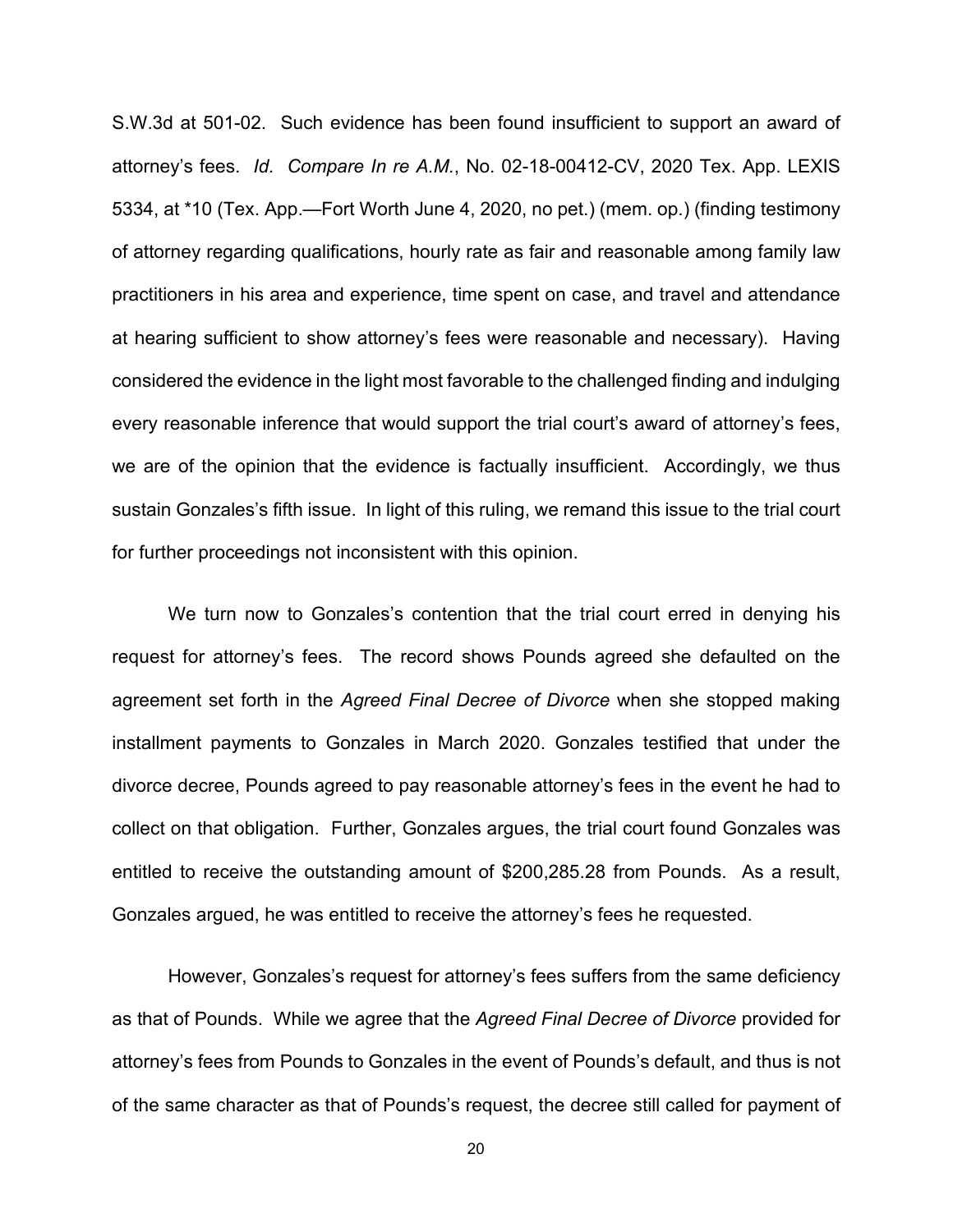*reasonable* fees. The record contains insufficient evidence that the requested fees were reasonable. As mentioned above, the trial court did not hold a hearing regarding attorney's fees and thus, there is insufficient testimony or other evidence that satisfies the requisites for an award of attorney's fees to Gonzales. *Rohrmoos Venture*, 578 S.W.3d at 484 ("When fee-shifting is authorized, whether by statute or contract, the party seeking a fee award must prove the reasonableness and necessity of the requested attorney's fees.") (citations omitted). Therefore, while we sustain Gonzales's sixth issue as to an award of attorney's fees, we also remand this issue to the trial court for further proceedings not inconsistent with this opinion.

## **ISSUE SEVEN-ABUSE OF DISCRETION IN DENYING ALL RELIEF REQUESTED BY GONZALES**

In his seventh issue, Gonzales argues the trial court abused its discretion when it denied all of the relief he requested in his enforcement pleadings despite the fact that Pounds stipulated she failed to pay the installment payments toward the equalization judgment as ordered.

As support for his argument, Gonzales points to several instances in which Pounds agreed she failed to make the payments as required and wholly admitted default. Further, he argues, Pounds "did not have pleadings on file requesting that the trial court determine the balance of the equalization judgment."

We agree the record shows Pounds admitted her default in paying the installments as required under the equalization judgment. However, that admission did not require the trial court to find in Gonzales's favor. Rather, the court was still within its discretion to determine what, if any, relief to award Gonzales. *See Greiner v. Jameson*, 865 S.W.3d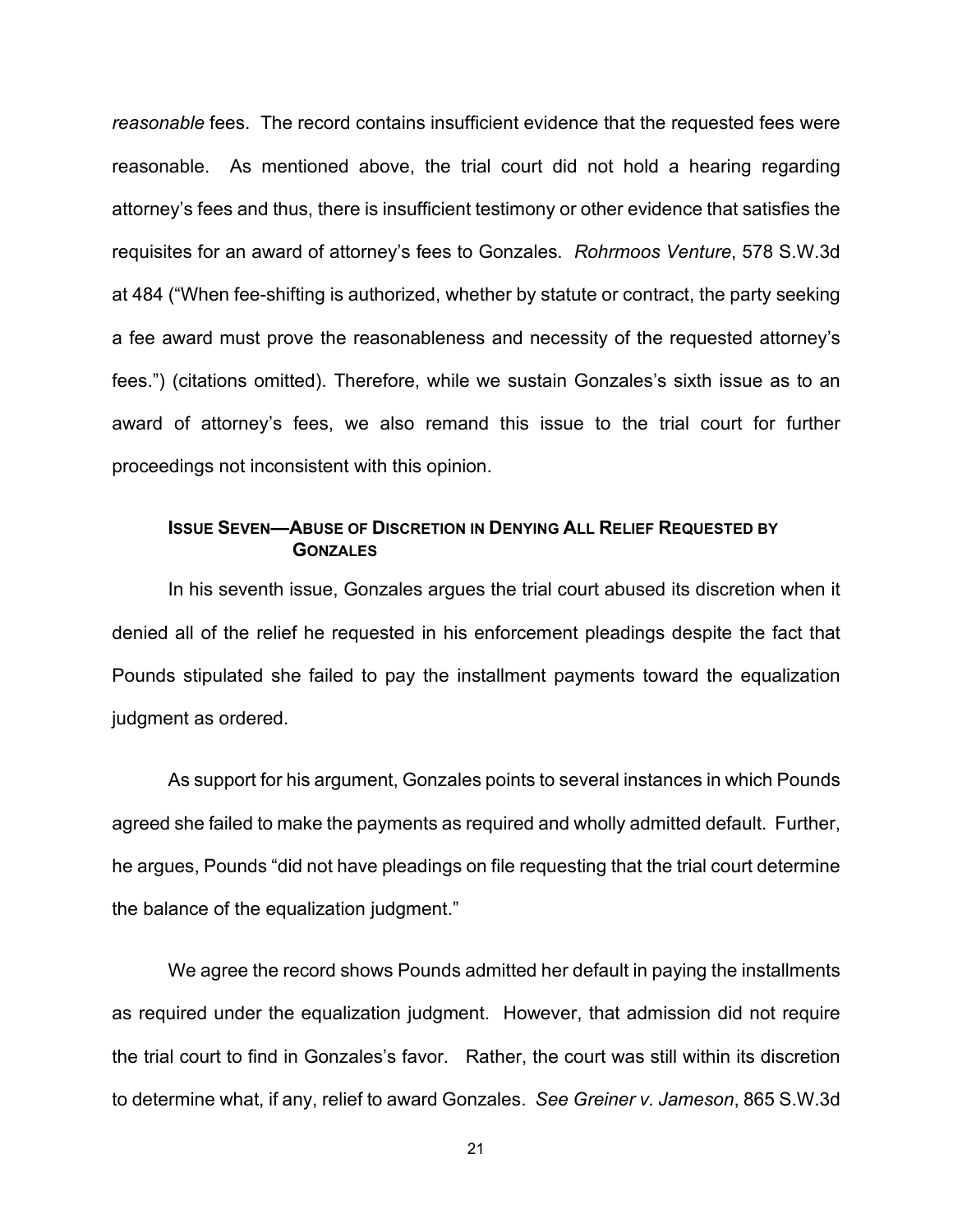493, 498 (Tex. App.—Dallas 1993, writ denied) (trial court has broad discretion in enforcing its judgments). Reviewing the record, we cannot say the trial court acted without reference to any guiding rules or principles in denying the relief Gonzales requested. *Downer v. Aquamarine Operators, Inc.,* 701 S.W.2d 238, 241-42 (Tex. 1985), *cert. denied,* 476 U.S. 1159, 90 L. Ed. 2d 721, 106 S. Ct. 2279 (1986).

Furthermore, we cannot agree with Gonzales's contention that the trial court abused its discretion in denying his requested relief because Pounds did not have pleadings on file requesting the trial court determine the balance of the equalization judgment. Both parties made arguments concerning the balance of the equalization judgment and the trial court could not have made requested rulings concerning the judgment and other claims without determining that balance. Gonzales has not satisfied his burden to show how the trial court abused its discretion in doing so. We thus overrule issue seven.

## **ISSUE EIGHT—ABUSE OF DISCRETION IN GRANTING TO POUNDS RELIEF NOT REQUESTED IN HER LIVE PLEADINGS**

Finally, Gonzales argues through his last issue that the trial court abused its discretion by granting the relief Pounds requested in her proposed disposition of issues that was not included in her live pleadings. Gonzales complains that Pounds never asked the trial court to offset Gonzales's equalization judgment by an alleged balance owed to the IRS. Further, he contends, Pounds never pleaded in her motion that he failed to make a payment to the IRS relating to the 2017 tax liability. Instead, the only relief Pounds sought was as follows: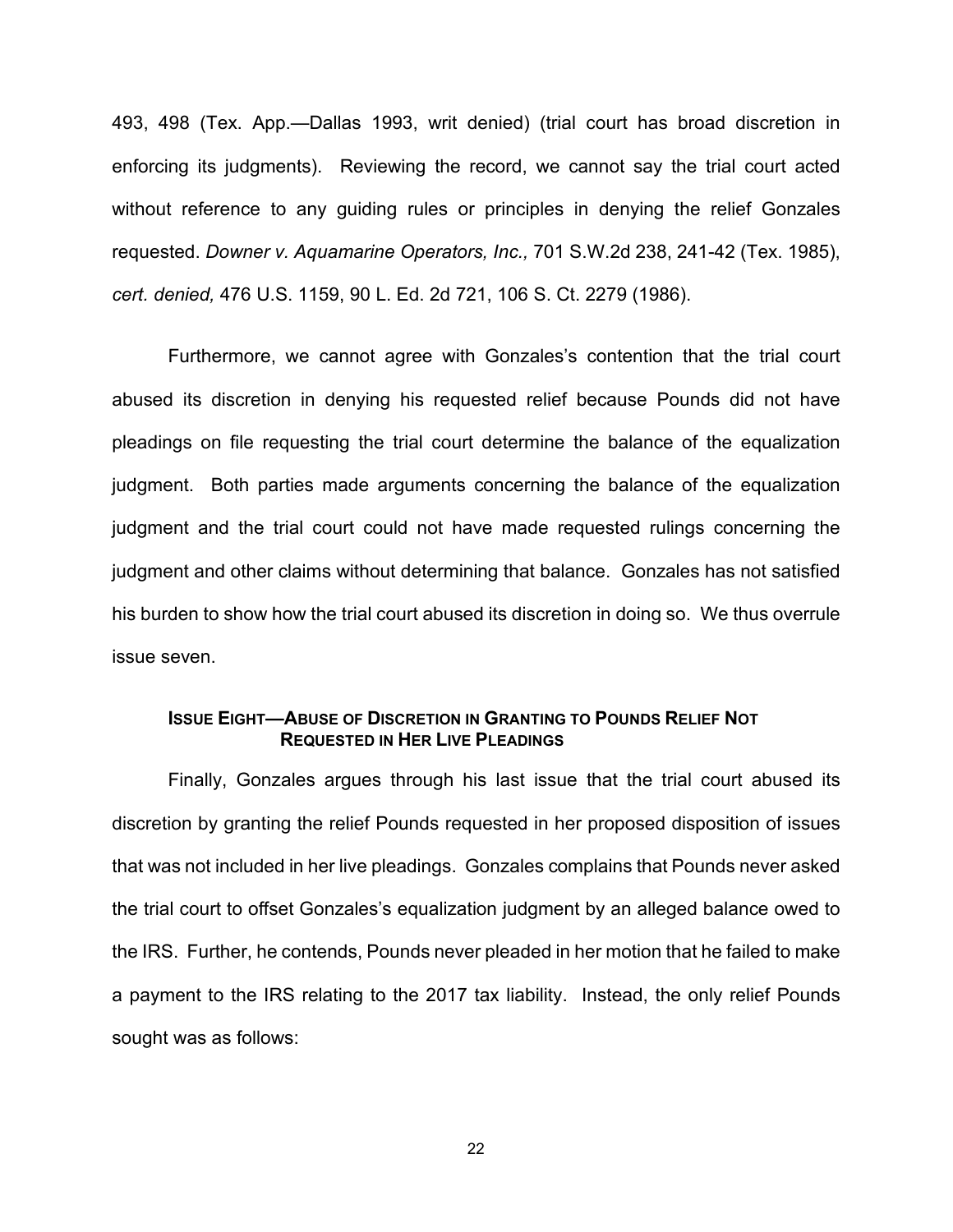Violation 207. JOHN T. GONZALES refused to work with John Knox, CPA, in the preparation of the parties' 2017 tax return. This resulted in John Knox having to file two returns and charging the parties \$2,107.50 for his services. JOHN T. GONZALES has not paid his half, which amounts to \$1,053.75.

Violation 208. JOHN T. GONZALES did not have his 2017 tax return prepared by John Knox per the terms of the parties' decree.

10. Petitioner requests that for each violation alleged above, Respondent be held in contempt and fined up to \$500.

11. Petitioner requests that, if the Court finds that any part of the order sought to be enforced is not specific enough to be enforced by contempt, the Court enter a clarifying order more clearly specifying the duties imposed on Respondent and giving Respondent a reasonable time within which to comply.

Therefore, Gonzales argues, the trial court's ruling in this matter served as a substantive change to the *Agreed Final Decree of Divorce*, violating section 157.421 of the Family Code, $8$  and granted relief that was not specifically pleaded by Pounds.

The record indicates that the parties discussed the potential offsets to the judgment at length during the hearing. At no time did Gonzales raise the complaints he now brings. Rather, he argued to the trial court that those offsets were not valid. As such, we will look only to whether the trial court's ruling here served as a substantive change to the decree in violation of the Family Code. *See* TEX. R. APP. P. 33.1(a); *Knapp v. Wilson N. Jones Mem'l Hosp.*, 281 S.W.3d 163, 170 (Tex. App.—Dallas 2009, no pet.) ("To preserve an error for appeal, a party's argument on appeal must comport with its argument in the trial court.").

<span id="page-22-0"></span>We cannot agree with Gonzales's contention that each of the trial court's offsets against the equalization judgment substantively changed the agreement set forth in the

<sup>&</sup>lt;sup>8</sup> TEX. FAM. CODE ANN. § 157.421 (West 2014) (providing for clarification of a non-specific order).